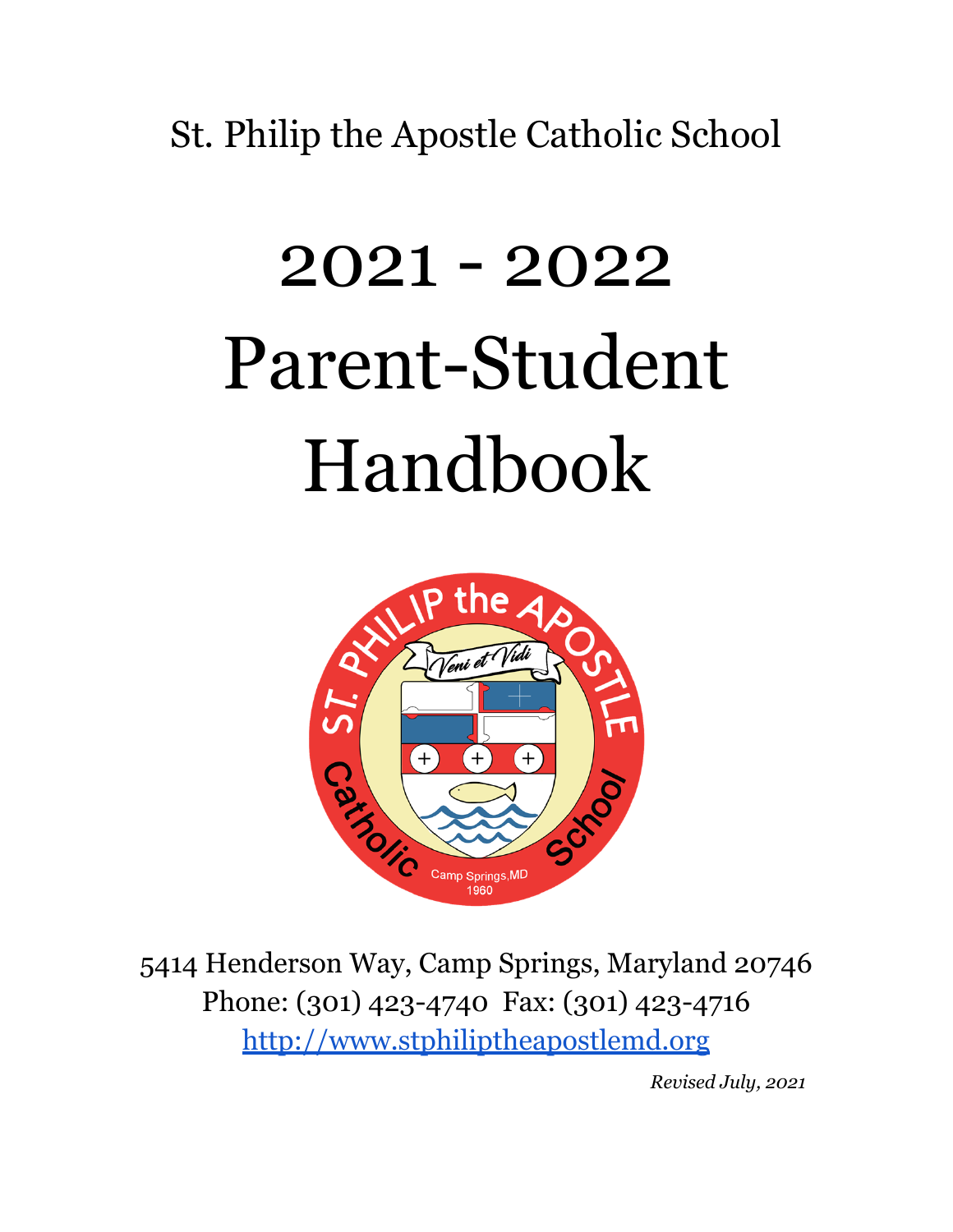# Table of Contents

| <b>VISION STATEMENT</b>             | 3  |
|-------------------------------------|----|
| <b>MISSION STATEMENT</b>            | 3  |
| STATEMENT OF ACCOUNTABILITY         | 4  |
| <b>CONFIDENTIALITY</b>              | 5  |
| PARENT/GUARDIAN COOPERATION         | 5  |
| <b>ADMISSIONS INFORMATION</b>       | 6  |
| <b>FINANCIAL OBLIGATIONS</b>        | 8  |
| <b>ATTENDANCE</b>                   | 12 |
| <b>ACADEMICS</b>                    | 16 |
| <b>COMMUNICATION</b>                | 20 |
| SELF DISCIPLINE AND STUDENT CONDUCT | 21 |
| <b>BIRTHDAYS AND CELEBRATIONS</b>   | 26 |
| <b>EXTENDED CARE PROGRAM</b>        | 26 |
| MILK AND HOT LUNCH PROGRAM          | 27 |
| HEALTH POLICIES AND PROCEDURES      | 28 |
| <b>SAFETY REGULATIONS</b>           | 29 |
| UNIFORMS AND DRESS CODE             | 30 |
| TECHNOLOGY AND INTERNET USAGE       | 35 |
| COVID-19 ADDENDUM                   | 37 |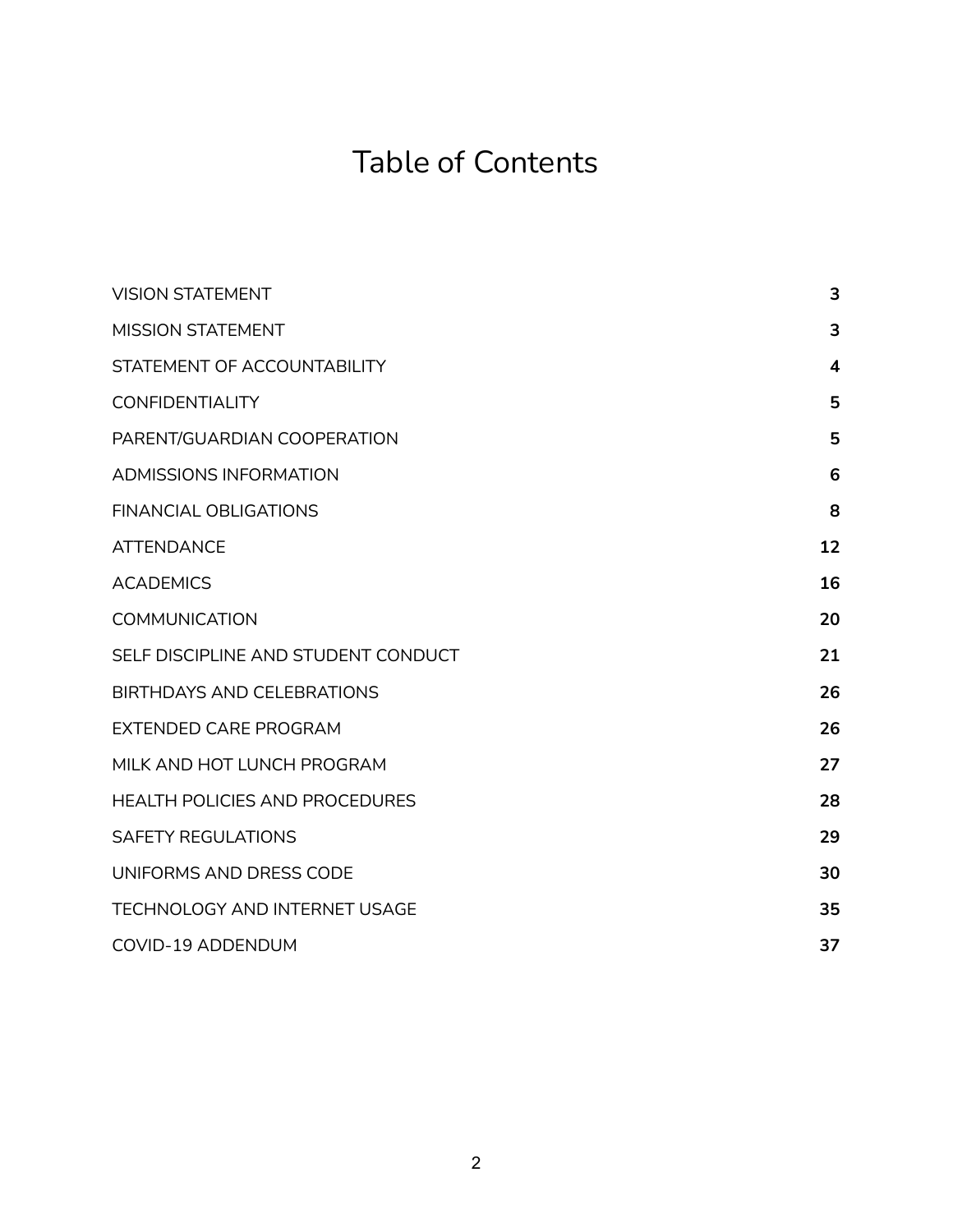# VISION STATEMENT

<span id="page-2-0"></span>Our vision is of a community of academic excellence, spiritual development, and respect for humanity, providing the highest-quality, most rigorous education in the county.

# MISSION STATEMENT

<span id="page-2-1"></span>Our mission is to teach with respect and reverence as Jesus did, in order to equip students with the strength of mind, body, and spirit necessary to succeed in the high schools, colleges, and careers of their choice. We hold all persons, with their individual abilities and talents, as gifts from God.

**St. Philip the Apostle Catholic School is fully accredited by AdvancED with the Southern Association of Colleges and Schools Council on Accreditation and School Improvement.**

**The Pastor and Principal reserve the right to make changes to the handbook at any time. Parents will be promptly notified if necessary changes are to be made during the school year.**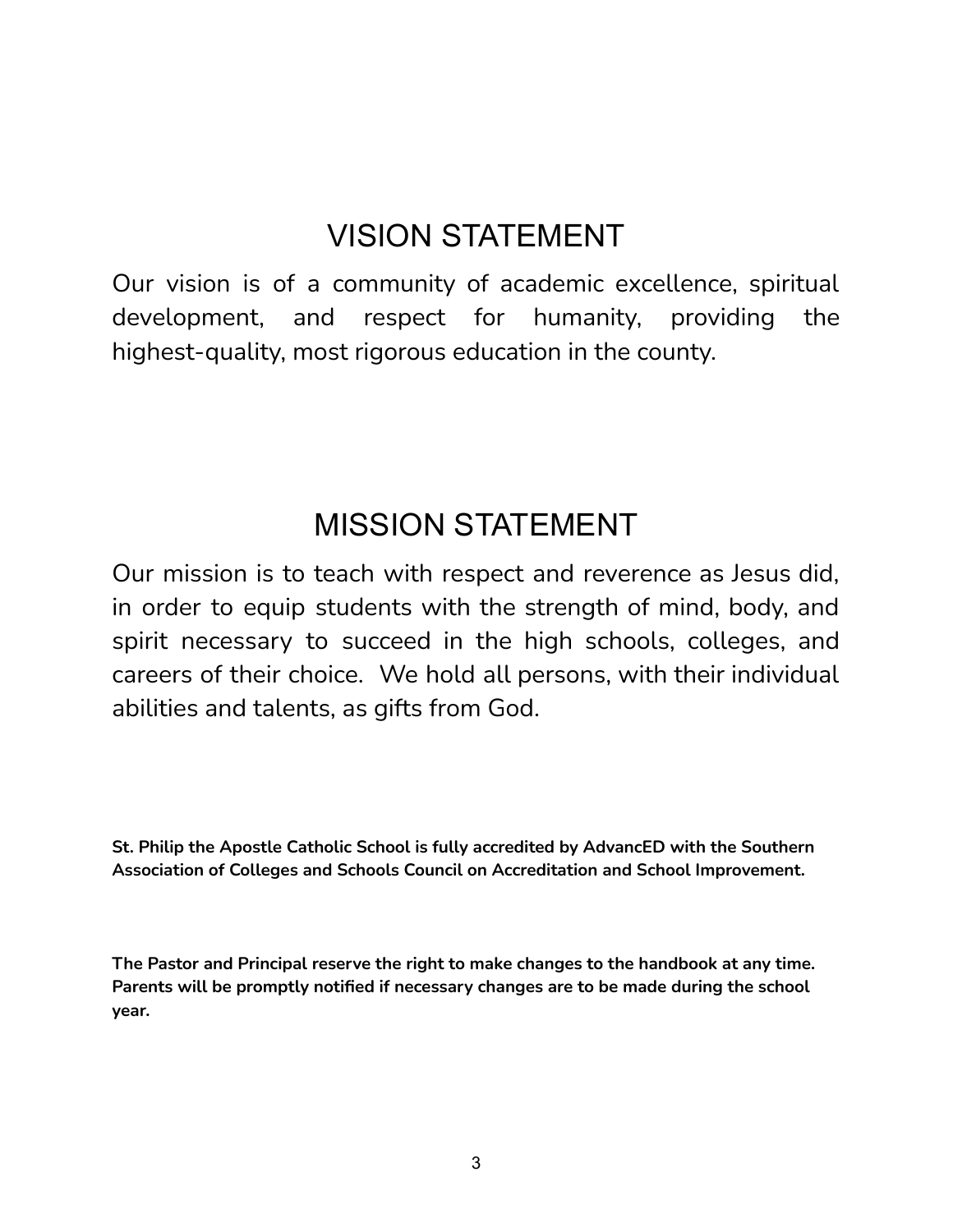# <span id="page-3-0"></span>**STATEMENT OF ACCOUNTABILITY**

#### **Role of the Student**

Students will:

- Be on time for school.
- Arrive prepared and with all materials.
- Complete homework and projects on time.
- Obey school rules and regulations.
- Respect the rights of others.
- Be respectful to the school staff and their peers.
- Participate in classroom prayer, prayer services, liturgy, and all religious practices.
- Accept responsibility for their actions.

#### **Role of the Faculty**

Faculty will:

- Model Christian behaviors and attitudes.
- Display professionalism and a dedication to Church teaching.
- Participate in ongoing spiritual and professional formation.
- Use instructional strategies that are most effective in promoting mastery learning.
- Communicate effectively with students, parents/guardians, teachers and administrators.
- Present content using a variety of methods, which are sensitive to the individual needs of our students as well as the Archdiocesan outcomes.
- Maintain a caring classroom environment conducive to learning.

#### **Role of the Parent**

Parents will:

- Ensure the student arrives on time and is fully prepared for school.
- Respect the teachers and administrative support staff as dedicated professionals and work with them in a spirit of cooperation and support.
- Follow school policies and disciplinary actions.
- Pay tuition, fees, and expenses on time.
- Complete required service hours.
- Attend Home and School Association meetings and parent/teacher conferences.

A commitment of support from the home, school, and parish community is essential to fulfilling the purpose and goals of our mission. To this end, certain responsibilities are accepted. The education of a student is a partnership between the parents and the school. Just as the parent has the right to withdraw a child if desired, the school administration reserves the right to require the withdrawal of a student if the administration determines that the partnership is irretrievably broken.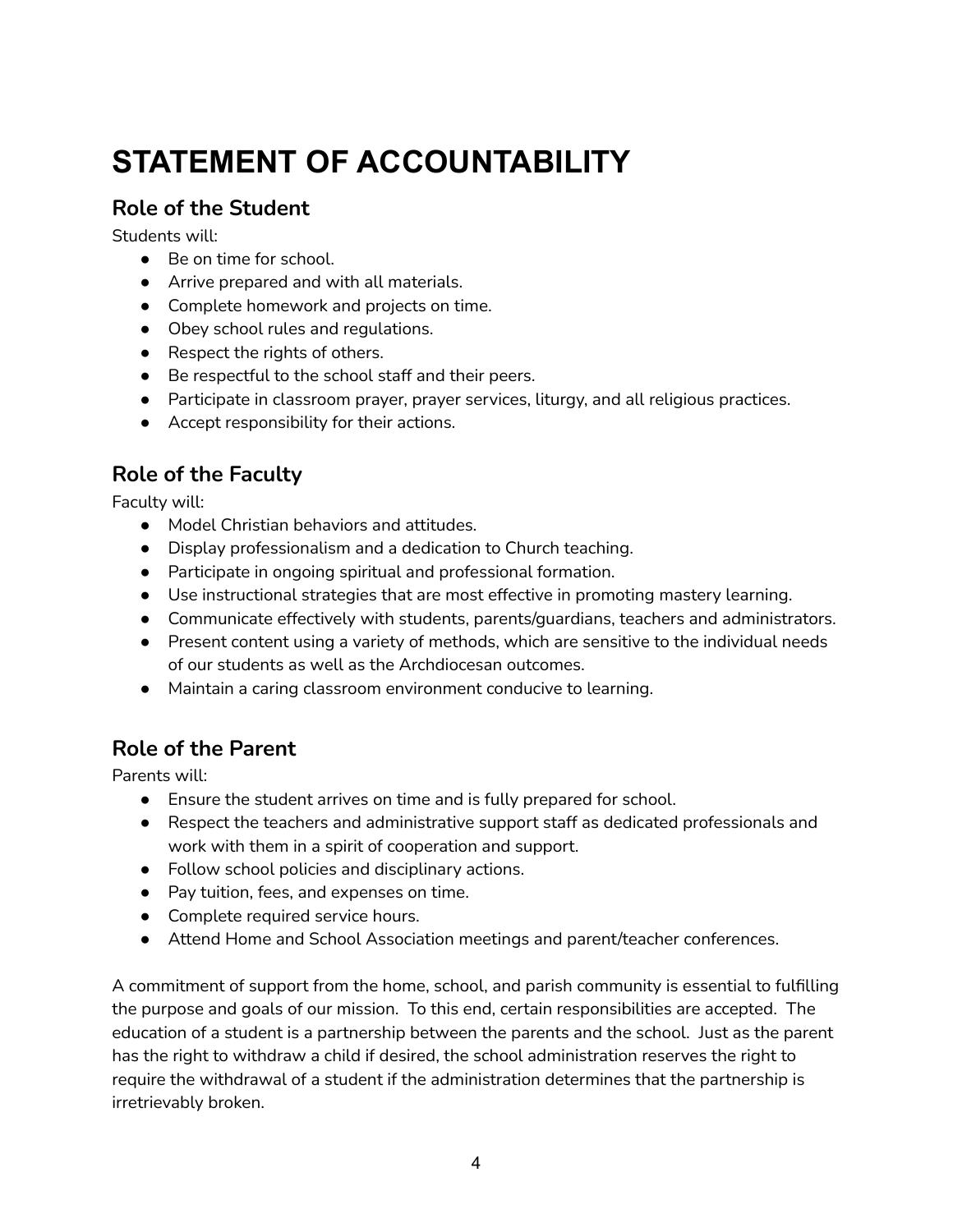# <span id="page-4-0"></span>CONFIDENTIALITY

All confidential reports, which include test scores, grades, psychological reports, and custodial information, are kept in a locked file in the main office. Parents must submit a signed release form (Form 19) to request the release of these documents when transferring a child to another school. All financial obligations must be met in order to release documents.

The Buckley Amendment addresses the rights of a non-custodial parent. The custodial parent must provide the school with a copy of a court order requesting that the non-custodial parent may or may not have access to records. If the court document is not provided, the non-custodial parent will have the same rights as the custodial parent.

The school reserves the right to use student pictures in publications and on the school's website unless a request to the contrary is received.

# <span id="page-4-1"></span>PARENT/GUARDIAN COOPERATION

#### **ADW Policy 3621: Parent/Guardian Cooperation**

*Parents/Guardians and students understand and acknowledge the Roman Catholic religious nature of St. Philip the Apostle Catholic School. Parents/Guardians and students agree not to publicly repudiate the teachings and traditions of the Roman Catholic Church, and will respect and support the unique identity that St. Philip the Apostle Catholic School derives from its Catholic faith. As the primary educators of their children, parents/guardians will not act in ways that contradict the Catholic nature of St. Philip the Apostle Catholic School. Parents/Guardians shall cooperate fully with the school and the students shall participate in all required school programming, including instruction in the Catholic faith, prayers, and attendance at Mass. As the primary educators of the students, parents/guardians agree to act in ways that promote the best interests of the church and school and will comply with the policies of the Archdiocese of Washington and St. Philip School.*

#### **Direct Contact Volunteerism**

If a parent volunteers to work directly with the students, or chaperone a trip, s/he must comply with the Child Protection Policy of the Archdiocese of Washington which involves fingerprinting, a background check, and a three-hour workshop sponsored by the Archdiocese. *Volunteers may not use their cell phones for personal matters in the classroom, during student activities, or while chaperoning a field trip.*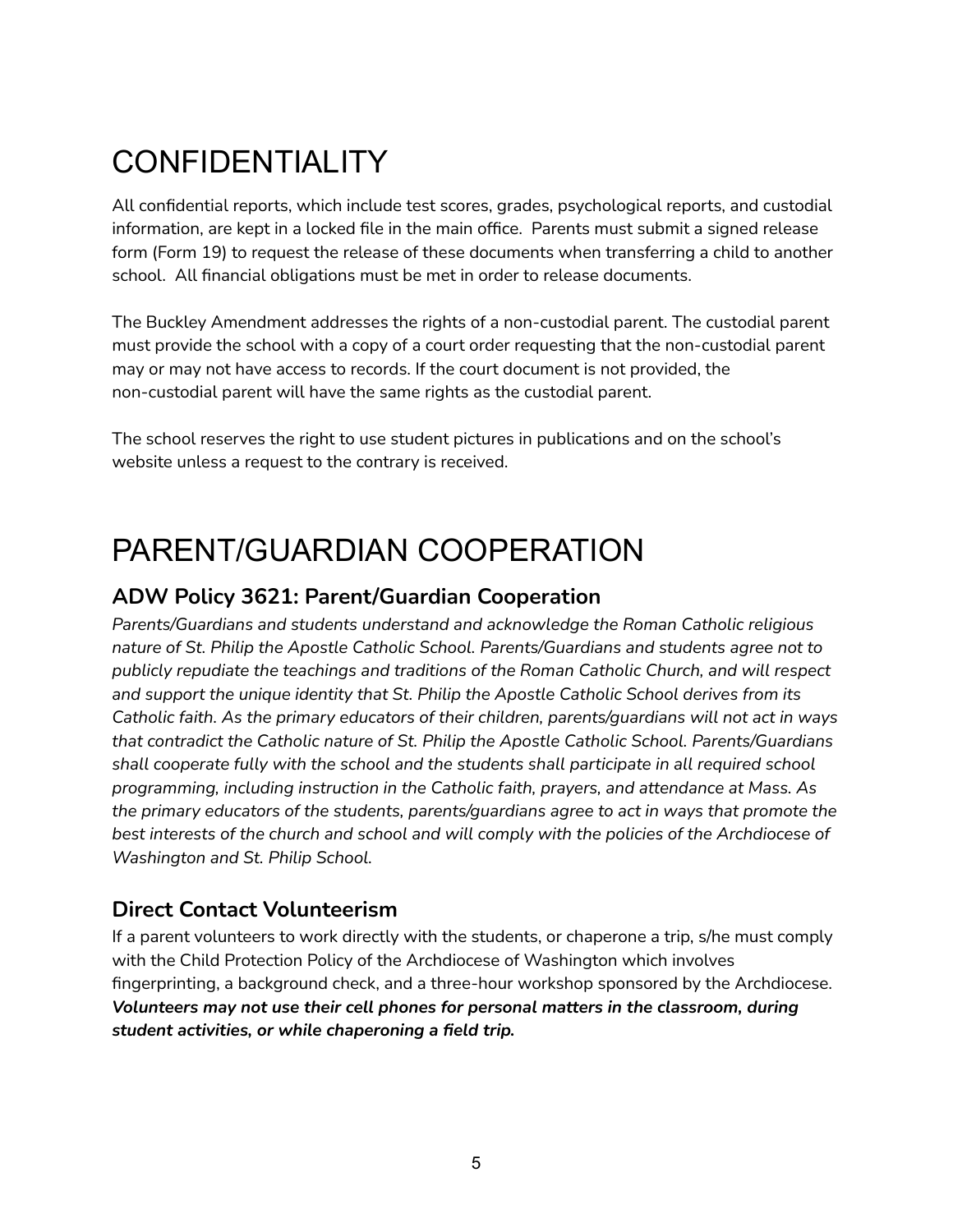#### **Home and School Association**

The Home and School Association (HSA) is a communications vehicle between the school and the home. The HSA fosters collaboration between parents and teachers. Parents and teachers are members of the HSA and meet four times a year. Families are expected to attend meetings and to participate in HSA functions. There is an annual fee for the HSA which is included in your tuition/fees schedule.

#### **School Advisory Board**

In accordance with the Archdiocesan Board of Education, an Advisory Board consists of the Pastor, Principal, a faculty member, community members, and parents who set the direction for the school. Strategic planning, marketing, STEM, and development are included in discussions from which policies are established. Final policy decisions rest with the Pastor and Principal.

# <span id="page-5-0"></span>ADMISSIONS INFORMATION

# **ADW Policy 3511b**

*All applicants must follow all applicable policies and procedures regarding school-based entrance requirements, health examinations and immunizations before receiving any final admissions decisions.*

## **Non-discriminatory Policy**

The Archdiocese Admissions Non-Discrimination Policy can be found on the website of the Catholic Schools Office of the Archdiocese of Washington: [www.adwcatholicschools.org](http://www.adwcatholicschools.org)

## **Inclusion Policy**

St. Philip the Apostle Cathollic school welcomes and embraces all children for their individuality. The school celebrates diversity as a reflection of the human race which, as we are all made in the image of God, includes all children, including those with learning disabilities and special health care needs. To help us facilitate caring for your child, students' special needs must be brought to the attention of the admissions personnel and any documentation available, such as IEPs and IFSPs, should be submitted upon application for admission.

The Archdiocese of Washington serves children with many special learning needs, including ADHD, Autism Spectrum Disorders, intellectual disabilities, cerebral palsy, emotional disabilities, and mild vision and hearing impairment, as well as students who are gifted learners and those for whom English is a second language. Any child coming to St. Philip School with special learning needs will be transitioned into our community under a Resource program sanctioned by the Archdiocese.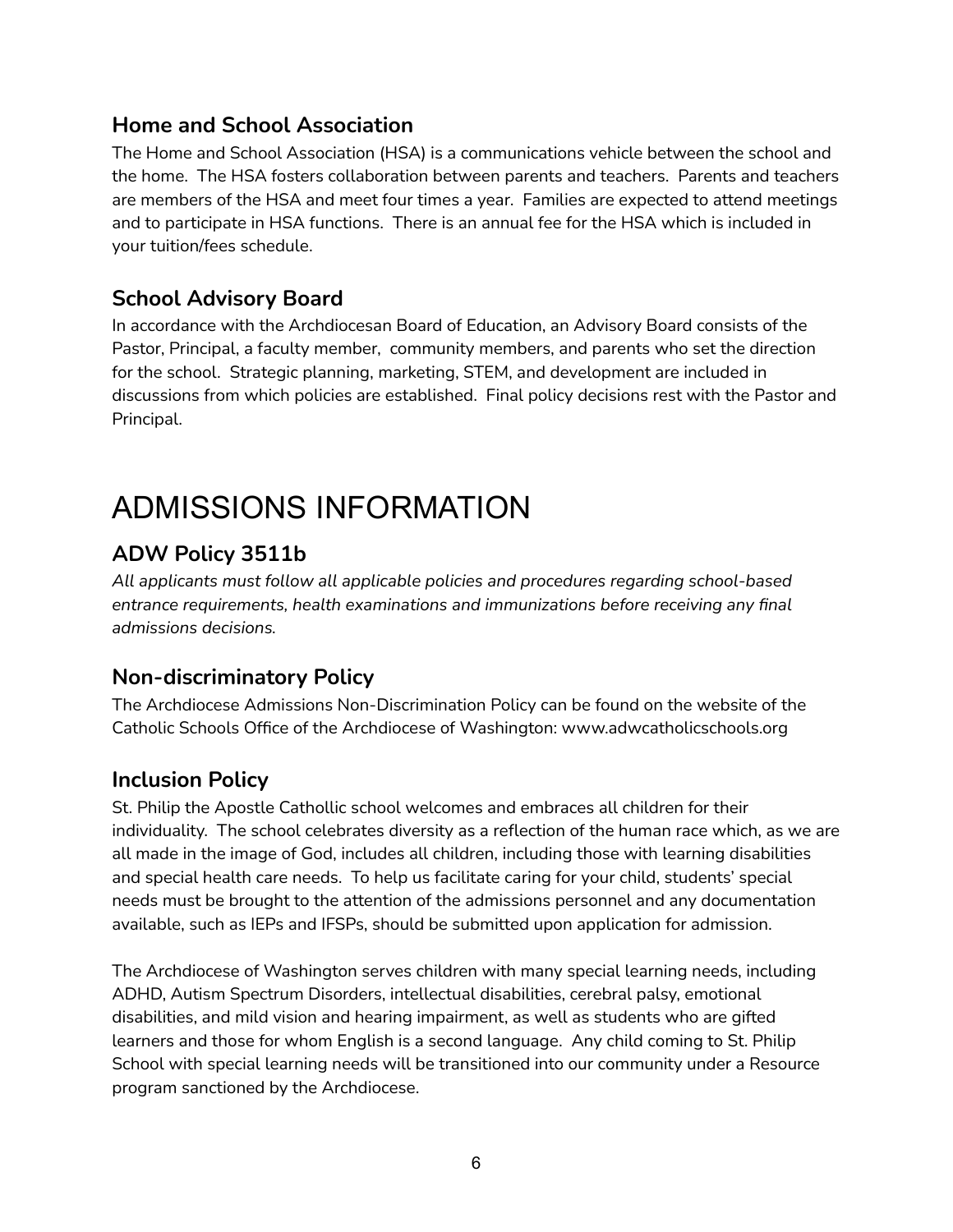#### **General Admissions Policies**

The following criteria will be used to accept students to St. Philip the Apostle as in compliance with the Archdiocese of Washington's School Admissions Policies 3510 and 3511:

- 1. Those with siblings presently enrolled
- 2. Members in good standing at St. Philip the Apostle Catholic Church<sup>\*\*</sup>
- 3. Members in good standing of other Catholic parishes\*\*
- 4. Non-Catholic students

*\*\*Completed Pastoral Recommendation Form required.*

#### **Application/Registration Criteria and Process for New Students**

St. Philip the Apostle Catholic School uses TADS Management Company for registration for admissions, enrollment, tuition/billing, and financial aid (tuition assistance). A non-refundable registration fee is determined annually and paid on TADS upon completion of the registration forms. If you have questions or concerns about your account, contact TADS directly at 800-477-8237 or help@tads.com

- If Catholic, the family should be registered, contributing, and active members of a parish. All applicants require a birth certificate, Baptismal certificate, and First Communion certificate (if older than 2nd grade) as well as a *Pastoral Recommendation Form*.
- In accordance with Maryland State regulations, a student entering into
	- **Pre-Kindergarten** must be three (3) years of age and toilet trained on or before September 1st. \*\**Please note that students will remain in Pre-Kindergarten until they have reached the appropriate age to move into the Kindergarten classroom.*
	- **Kindergarten** must be five (5) years of age on or before September 1st.
	- **Grade 1** must be six (6) years of age by September 1 and provide evidence verifying the child has attended a Kindergarten program, alternative program, or legally recognized homeschool program.
	- Grades 2 through 8 must provide academic and disciplinary reports from the most recent academic year.
- Admission into classes from Kindergarten through Grade 8 must have a completed teacher recommendation from their previous school.
- All new applicants must come in for a school day to shadow their peers. Academic screening of reading, math, and writing skills will be administered.
- New students are admitted on a probationary period for the first year to monitor academic progress and self-discipline.

## **Re-Enrollment of Current Families**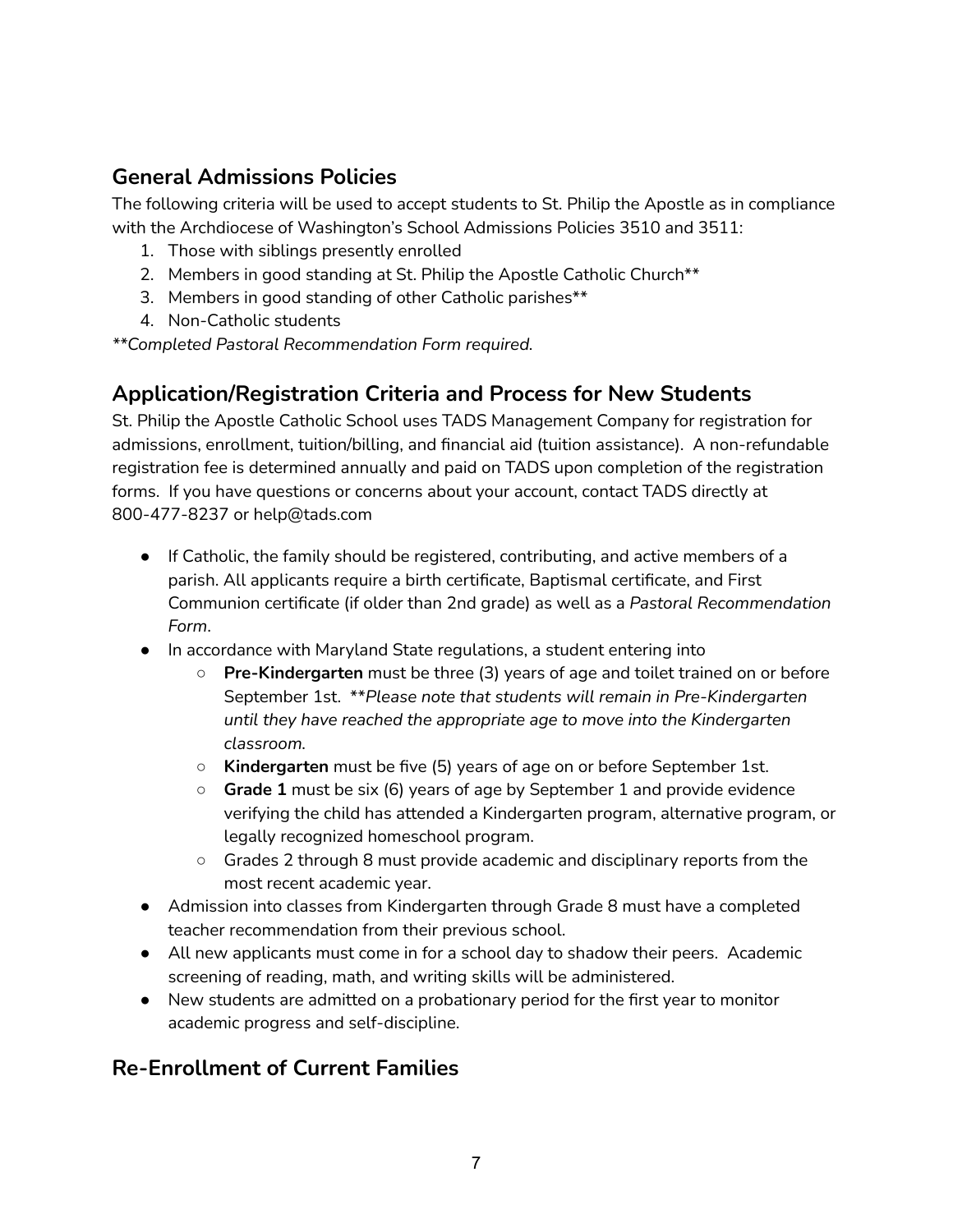Registration for the upcoming school year begins the first week in November. A non-refundable re-registration fee will be charged for each child enrolling.

Students who choose not to re-register or have withdrawn from the school for any length of time, for any reason, must reapply to be considered for readmission. Students will not be readmitted during the same academic year of withdrawal.

Students in the middle school years may not re-register if they have failed two core subjects for the academic year.

**PLEASE NOTE: All families (new and returning) who request the St. Philip the Apostle Sibling Grant or any tuition assistance MUST have completed the Archdiocese of Washington TADS financial aid forms online, as well as the St. Philip the Apostle Catholic School Sibling Grant application, and must supply all required supporting documentation by the deadlines.**

# <span id="page-7-0"></span>FINANCIAL OBLIGATIONS

The Pastor, in consultation with the Principal, School Advisory Board, and the Parish Finance Council, sets the amount of tuition. Tuition and fees for the upcoming school year are published in early spring.

St. Philip the Apostle Catholic School can only remain financially solvent through the collection of tuition. Every family is responsible to keep tuition affordable through the timely payment of their financial obligations. All payments made after May 1st must be made in cash or by money order.

## **Delinquent Tuition Policy**

In order to provide quality Catholic education to our students at an affordable cost and ensure the financial stability of our school, the timely receipt of tuition is of the utmost importance. For this reason, the following policy will be adhered to for the management of delinquent tuition. Families with delinquent tuition accounts may be subject to the following:

- 1. Late fees
- 2. Suspension of access to the Rediker Parent Portal
- 3. Withholding of progress reports and report cards
- 4. Withholding of transcripts
- 5. Suspension of parent conferences with teachers and/or administrative staff
- 6. Students will not be permitted to attend second semester classes until all tuition and fees for the first semester are paid in full
	- a. Any classes missed will be considered unexcused
	- b. Missed assigned work cannot be made up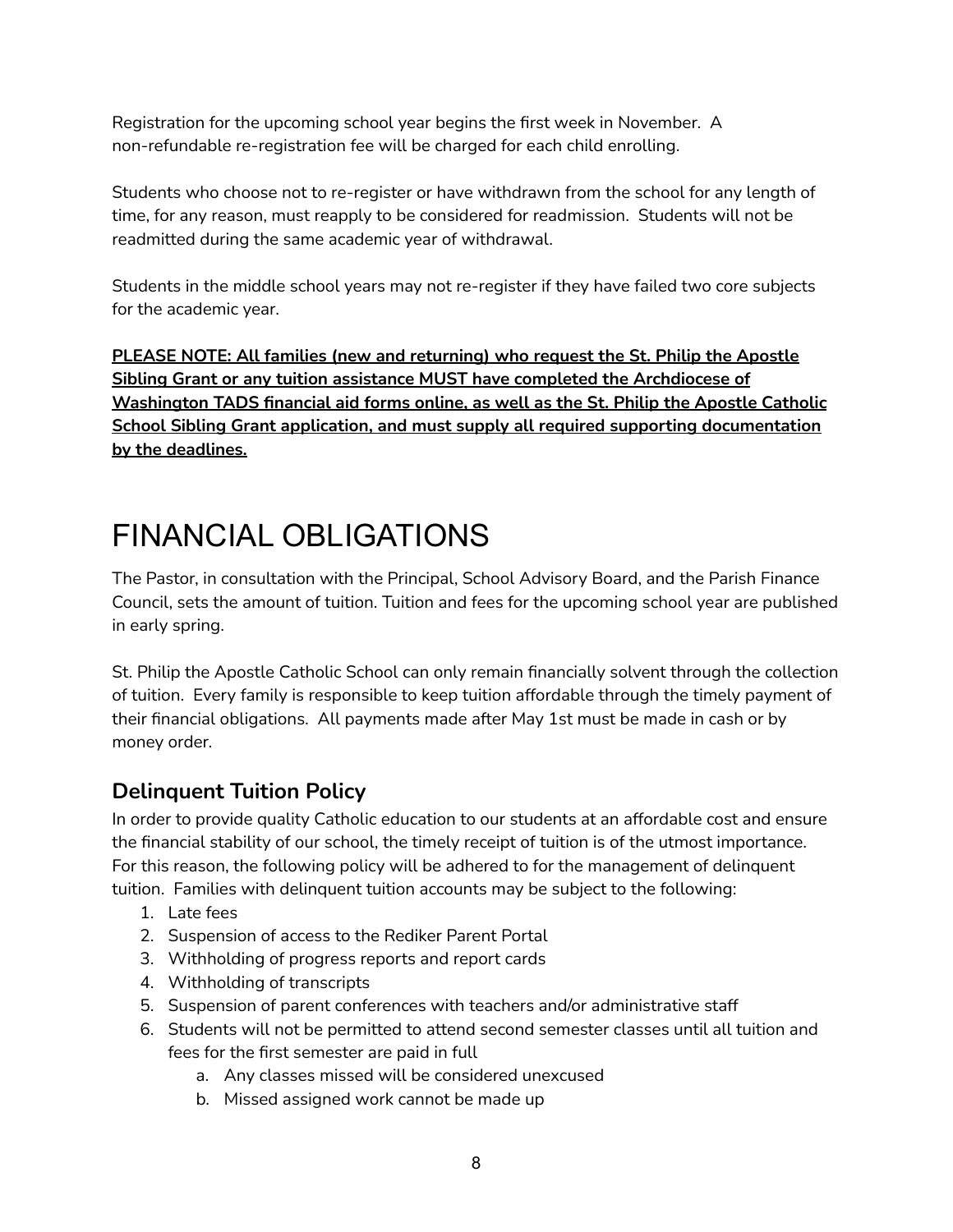- 7. Families that have not met their financial obligations for the second semester will not be permitted to attend school after May 1
	- a. Any classes missed will be considered unexcused
	- b. Missed assigned work cannot be made up
	- c. Payments made after May 1 must be made in cash or by money order
- 8. Registration cancellation of any student(s) whose family fails to satisfactorily meet tuition and fee payments during the preceding semester
- 9. Student(s) may be required full tuition payment in advance of registration acceptance
- 10. Withhold re-registration and deny re-admission for the following school year until all tuition and fees have been paid in full.

Please note that if a tuition account is not rectified within 30 days, parents will be required to meet with the Principal to seek a resolution. If there is no resolution, a process for withdrawal and transfer from St. Philip the Apostle Catholic School will take place.

## **Contributing Parishioner Tuition Rate**

The determination by the pastor for a family to receive the Contributing Parishioner rate for tuition is based on the following criteria: student's Baptism certificate (First Communion certificate if older than 2nd grade), a Pastoral Recommendation Form signed by the pastor stating that the family is registered in a parish and shows regular Mass attendance, recordable offertory support, and participation in the life of the parish. Please submit the completed Pastoral Recommendation Form and complete all financial aid forms in TADS.

## **Sibling Grant Information**

St. Philip the Apostle Catholic School is committed to supporting all family members seeking a Catholic education. Families with two or more children enrolled in Kindergarten through Eighth Grade\* at St. Philip the Apostle School are eligible to apply for a Sibling Grant. In order to be considered for a Sibling Grant, families will have to adhere to the following procedure:

- 1. Families must have submitted their ADW tuition assistance application via TADS.
- 2. Families with need for the sibling grant must submit a written request for the St. Philip the Apostle Sibling Grant application form.
- 3. Families must fully complete and submit the Sibling Grant application form to the school office by April 15 (no exceptions will be made).
- 4. Applications will be reviewed, and a final decision will be determined by June 1st. If awarded, Sibling Grants are reflected on the TADS Tuition Agreements that are sent (via email) in early June.
- 5. Please be advised that the current school year tuition must be up to date before the Sibling Grant application can be reviewed.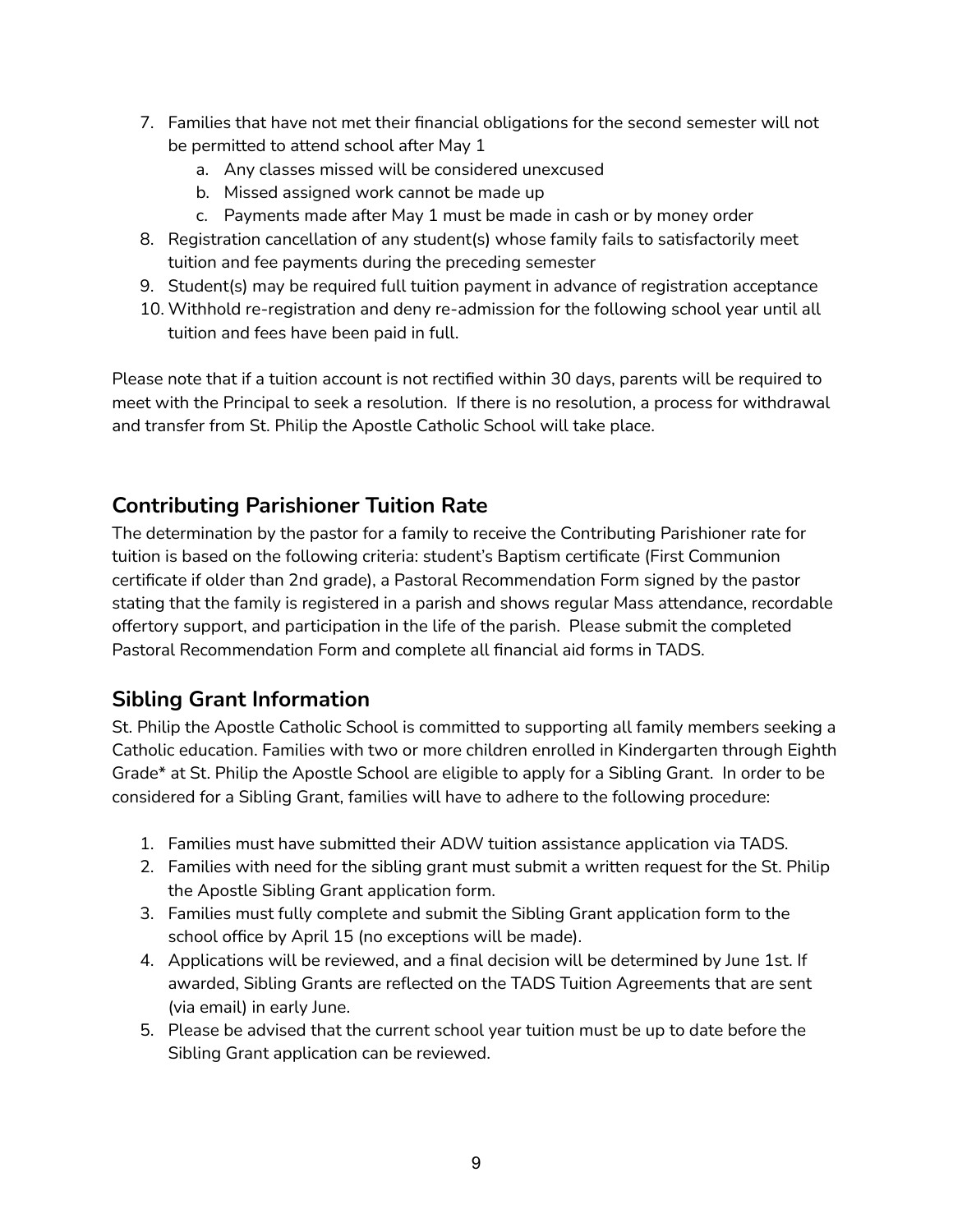\*Pre-K Siblings are not eligible for the Sibling Grant. Our Pre-Kindergarten tuition, as well as our Extended Care fees, for children under the age of 13, typically qualifies for the Child and Dependent Care Credit on the federal tax return and with Flexible Spending Programs. Please consult the IRS or your tax professional for more information.

#### **Financial Aid/Tuition Assistance**

Financial Aid is available for those families in need who truly desire a Catholic education for their children. **All families who request tuition assistance (***including the Sibling Grant, Contributing Parishioner Grant, ADW Employee Tuition Benefit Plan, etc.***) MUST complete the Archdiocese of Washington TADS financial aid forms online, and supply all the required supporting documentation by the deadlines listed below:**

#### **Returning Families: Early December\***

#### **New Families: Early February\***

\**Exact dates are announced from the Archdiocese of Washington prior to opening re-registration of returning families and the registration/application of new families.*

#### **The Archdiocese of Washington sends out Award notifications in early April.**

It is our intent that St. Philip the Apostle School remains affordable for all families who wish to give their children a Catholic education. However, aid is limited, based on our yearly budget.

*\*The amount of the financial award is needs-based, and is for partial tuition only. It does not apply to registration fees, book fees, facilities fees, technology fees, HSA fee, or any other expense that is not deemed tuition.*

If additional tuition assistance is needed, families must submit a written request, with a detailed explanation, to the Principal by April 15. **Families seeking additional financial aid MUST ADHERE to the following criteria/guidelines to be considered for ANY and ALL tuition assistance, including emergency tuition assistance:**

1. **Families must have completed the Archdiocese of Washington TADS financial aid forms online, and supplied all the required supporting documentation by the appropriate deadline(please see above).**

Any changes in a family's financials must be updated on TADS.

- 2. **All written requests from current families must be submitted by April 15.** Late submissions will not be reviewed until after all other applicants have been awarded, and potentially could result in no financial aid being awarded due to lack of funds.
- 3. Families must submit a completed **St. Philip the Apostle Catholic School Tuition Assistance Grant application by April 30.**
- 4. Since Awards for the BOOST scholarship applicants are not announced until mid-July, St. Philip the Apostle School and Parish may offer financial aid that is contingent upon NOT being awarded any BOOST scholarship funds.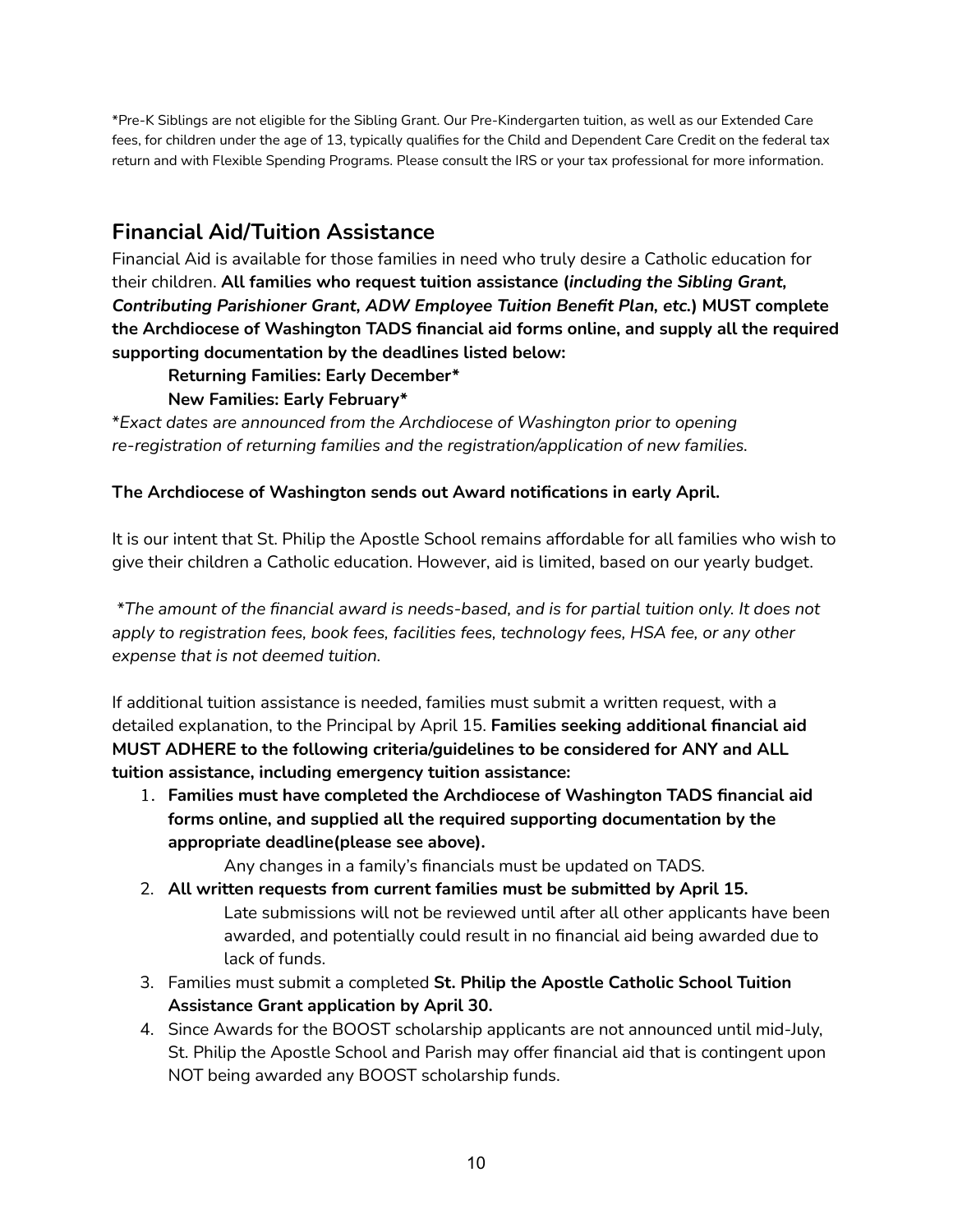**If the student(s) is/are awarded any BOOST scholarship money, then the financial aid that was contingently offered by St. Philip School and Parish will be NULL and VOID.**

#### **Service Hours Program**

The Service Hours Program provides opportunities for parents to work together to build a strong community spirit at St. Philip the Apostle School. This program is not a fundraiser; rather, it is a chance for families to share their time and talent to benefit our school children.

**All families must sign a family participation agreement promising to work 25 hours during the school year at fundraising and social events sponsored by the school/Home-School Association/certain parish functions, or as a volunteer for the school. Families will be charged a \$20 fee per hour not worked. This fee is subject to change yearly. When both parents work a function, they may receive double hours.**

All hours must be worked by adult family members (father, mother, grandmother, grandfather, aunts or uncles). We do not allow high school age siblings to fulfill this obligation (this program also does NOT track volunteer hours required for high school graduation). No transfer of hours is permitted.

It is the responsibility of each family to ensure that their hours are entered in the Hours Book in a timely fashion. This book is available in the front office during school hours. If it is not possible for a family to enter their own hours, they must notify the school office. All hours must be completed by April 30th each year. The fee for outstanding hours is due no later than May 1st. If payment is not received by May 1st, a \$40.00 late fee will be assessed.

**This is a binding financial obligation. Report cards and transcripts will not be released to anyone who has not completed or paid for their hours. Additionally, no student will be permitted to attend school after May 1st unless all financial obligations have been met. Consistent failure to comply with the Service Hours Program may jeopardize a family's admission eligibility.**

The following is a list of some of the ways hours can be earned. There are jobs that can be done at home, during the evening, or on weekends. This is just a partial list – be creative! Virtually anything that helps a teacher, raises money for the school, or improves the building will count for hours. The Principal has the final decision in determining the validity of service hours not included in the list. All volunteers who participate in school activities with children must comply with the Child Protection Policy of the Archdiocese of Washington. For further information about the Child Protection Policy, call the school office at (301) 423-4740.

The following is a list of service opportunities. It is not all inclusive. Parents are encouraged to offer new ideas for program enhancements which may lead to additional service opportunities.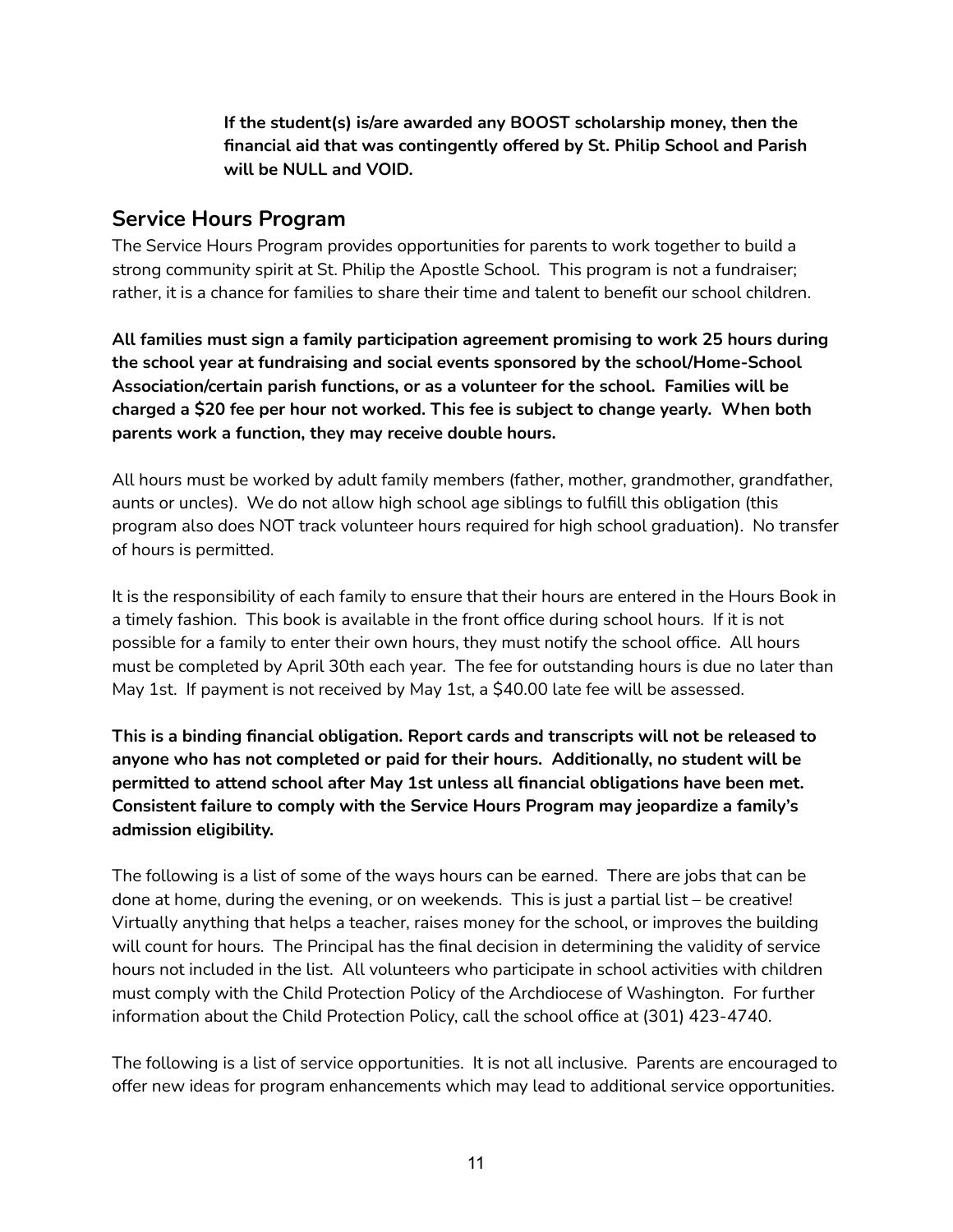- Completion of the Child Protection Clearance Process (3 hrs per parent)
- Attend Home and School Association General Meeting (2 hrs per meeting)
- School Board membership (hrs related to attendance)
- Home and School Association officer
- Room Parent
- Committee Chairperson
- Field trips
- STEM activities
- Building Repairs/Maintenance
- Organize an author visit
- Parish events Community Sunday, Crab Feast, Picnic, Dante Ross dinner, etc.
- Coach or assistant coach for athletics (12.5 hrs per coach)
- Playground/Recess duty
- Lunch duty
- Field Day
- Book Fair
- Science Fair
- Classroom cleaning
- Help write grant proposals
- Marketing assistance (social media, website, printed products, etc.)

**Parents or guardians who volunteer to chaperone school activities may not use their cell phones for personal matters in the classroom, during student activities, or while supervising students on field trips.**

#### **Withdrawal**

Due to financial obligations, salary agreements with our teachers and pre-purchased provisions for each student, the school must be notified in writing if you plan to withdraw your child(ren) from St. Philip the Apostle.

- A. **All yearly fees (***Materials Fee, Book Fee, Technology Fee, Facilities Fee, HSA Fee and Service Hours\****) are due IN FULL upon withdrawal from St. Philip the Apostle.**
- B. **Withdrawal from St. Philip the Apostle School DURING the First Quarter marking period:** If the school is not notified in writing by September 1, the First Quarter tuition for the current school year will be billed and considered **due by October 31**.
- C. **Withdrawal from St. Philip the Apostle School AFTER the First Quarter marking period:** If a student who is registered for the current school year withdraws AFTER the First Quarter marking period, then that student's yearly tuition is **DUE IN FULL by the last day of the month of withdrawal.**
- D. The school reserves the right to withhold transcripts for students with an outstanding balance.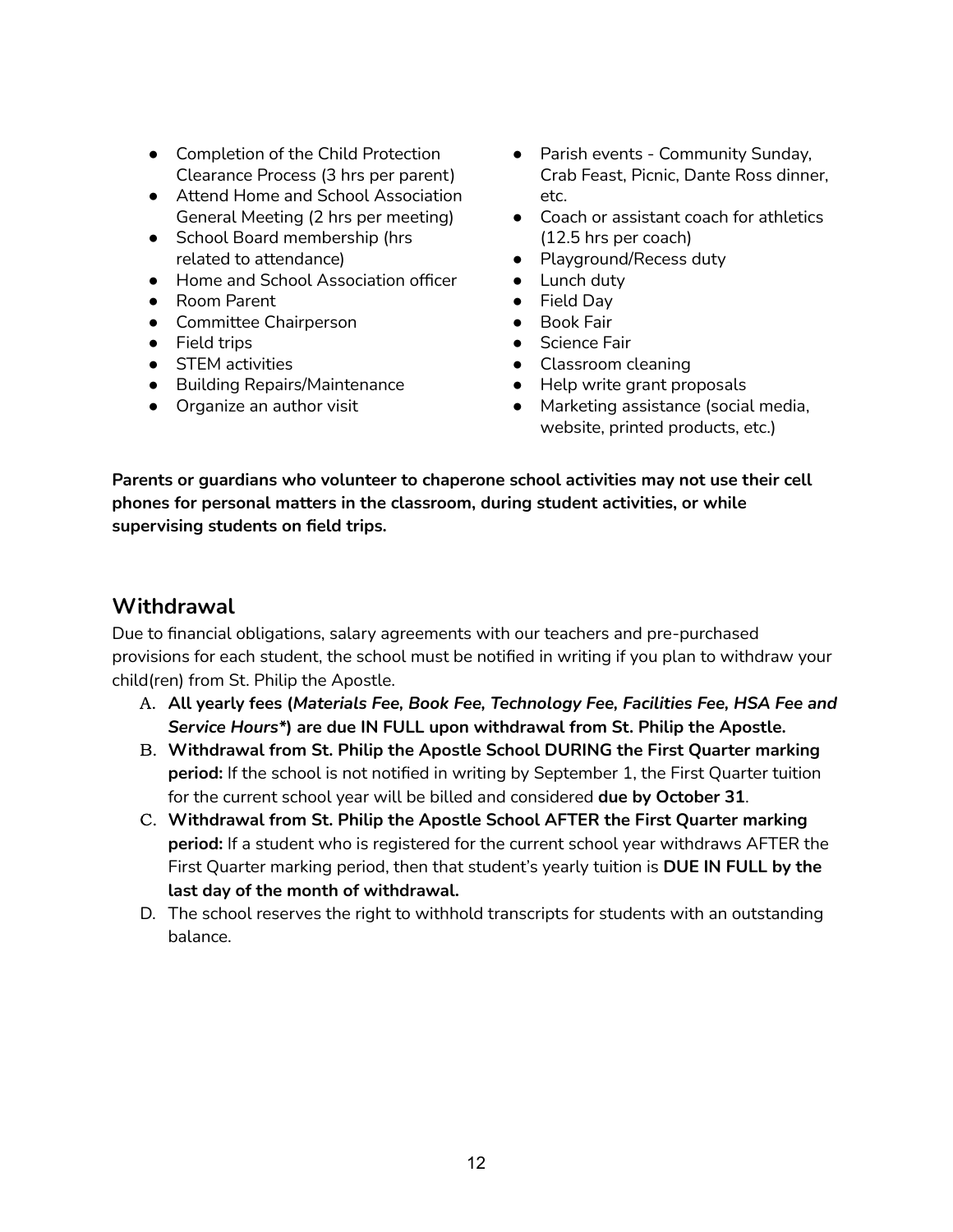# <span id="page-12-0"></span>ATTENDANCE

The State of Maryland provides by law for compulsory attendance by all students between the ages of 5 and 16 years. The responsibility for compliance with the law belongs to the parents, but the school is obligated to keep an accurate record of daily attendance for each student.

**When illness or a family emergency prevents attendance, the parent is asked to contact the school office by 8:30 a. m. for each day of absence.**

When the child returns to school following an absence, a written excuse giving dates and the reason for the absence is given to the teacher for the child's record. **This written excuse is mandatory. If a note is not received, the absence will be marked unexcused.**

## **ADW Policy 3535: Archdiocesan School Attendance**

*The following are valid reasons for excused absences from school (if properly documented by the student's parent or guardian upon the student's return to school):*

- *1. Illness of the student (after three days of illness, student must provide medical documentation that indicates that the student is able to return to school);*
- *2. Death in the student's immediate family;*
- *3. Necessity for a student to attend a judicial proceeding;*
- *4. Lawful suspension or exclusion from school by chief administrative officer.*
- *5. Temporary closing of facilities or suspension of classes due to severe weather, official activities, holidays, malfunctioning equipment, unsafe or unsanitary conditions, or other conditions requiring closing or suspension of classes; and*
- *6. Other absence(s) approved in advance by the principal upon the written request of a parent or guardian. Sufficient notice should be given to the school in order to provide expected student work to be completed while absent. Failure to provide sufficient time may result in an unexcused absence.*

*Any absence that does not fall into one of the above categories, or is not properly documented by the student's parent/guardian, is an unexcused absence.*

**Personal vacations during school time are strongly discouraged.** When a child misses school because of family vacations or reasons other than the child's illness, **teachers are NOT required to provide assignments prior to the absence.** *Students are required to take missed tests immediately upon return to school.* Please check the St. Philip the Apostle Homework website daily for homework assignments.

**Vacations should not be scheduled during midterm or final exam weeks.** Please consult the school calendar before scheduling vacations.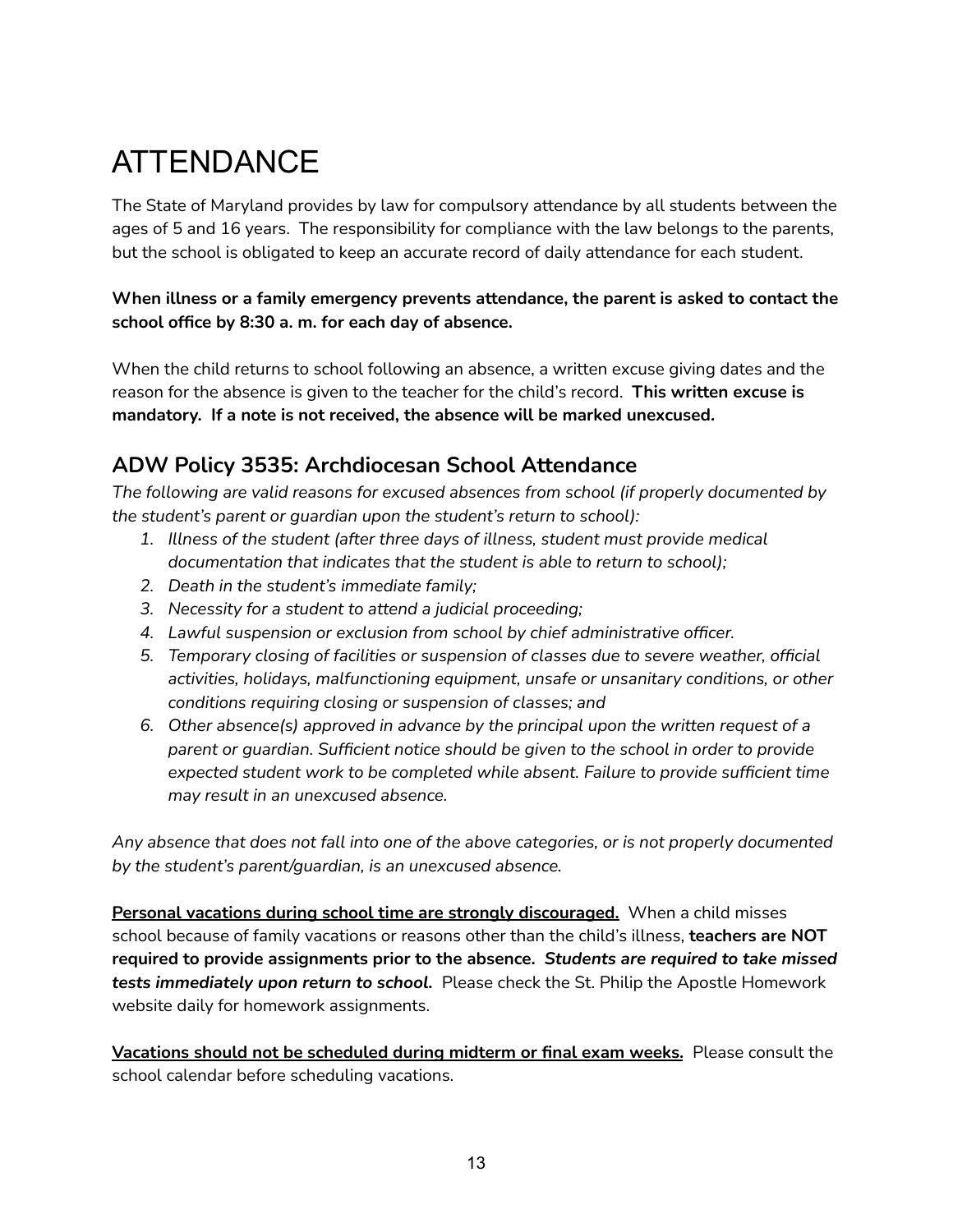Students who are absent more than two days due to illness may make arrangements to pick up class assignments on the third day of absence. Contact the school office prior to 9:00am for pickup after 3:15pm.

Students with an excused absence have the same number of days out to make up assigned work, quizzes, and tests. For example, if a student is out three days due to illness, s/he will have three days to make up their work.

Unexcused absences may jeopardize a student's placement at St. Philip the Apostle School.

Students who are absent (excused or unexcused) more than 40 days during the course of the academic year will be retained.

# **Opening Time**

Students enrolled in Morning Care may enter the building through the Social Hall door beginning at 6:30am daily. All other students may enter through the school's front entrance beginning at 7:40am daily. **Students should not be on school grounds unsupervised by parents before 7:40am.**

Students must be in their classrooms by 8:00am or they will be marked tardy.

# **Closing Time**

School closes at 3:15pm daily, except for scheduled early dismissals. On those days, school closes at 12:00pm. Consult the school calendar for scheduled early dismissal days.

Only students enrolled in After Care may stay beyond dismissal. Those who are not enrolled in After Care will be fined \$1 per minute per family until they are picked up by a parent or designated guardian.

The school is not responsible for supervision of students before or after the times stated above (opening and closing). The school is not liable for any injuries or accidents, which may occur before opening or after closing of school.

## **Emergency Closings**

St. Philip the Apostle Catholic School follows the decision of the Prince George's County Public School System. The decision to close school or dismiss early from school due to weather is not a decision made by the school administration. Please do not call the school or parish office. Information regarding late opening, early dismissal, or school closing due to inclement weather will be announced over the local radio and television stations, as well as online.

● If Prince George's County Public Schools are delayed or closed, then there is a delay or closure for all St. Philip the Apostle students.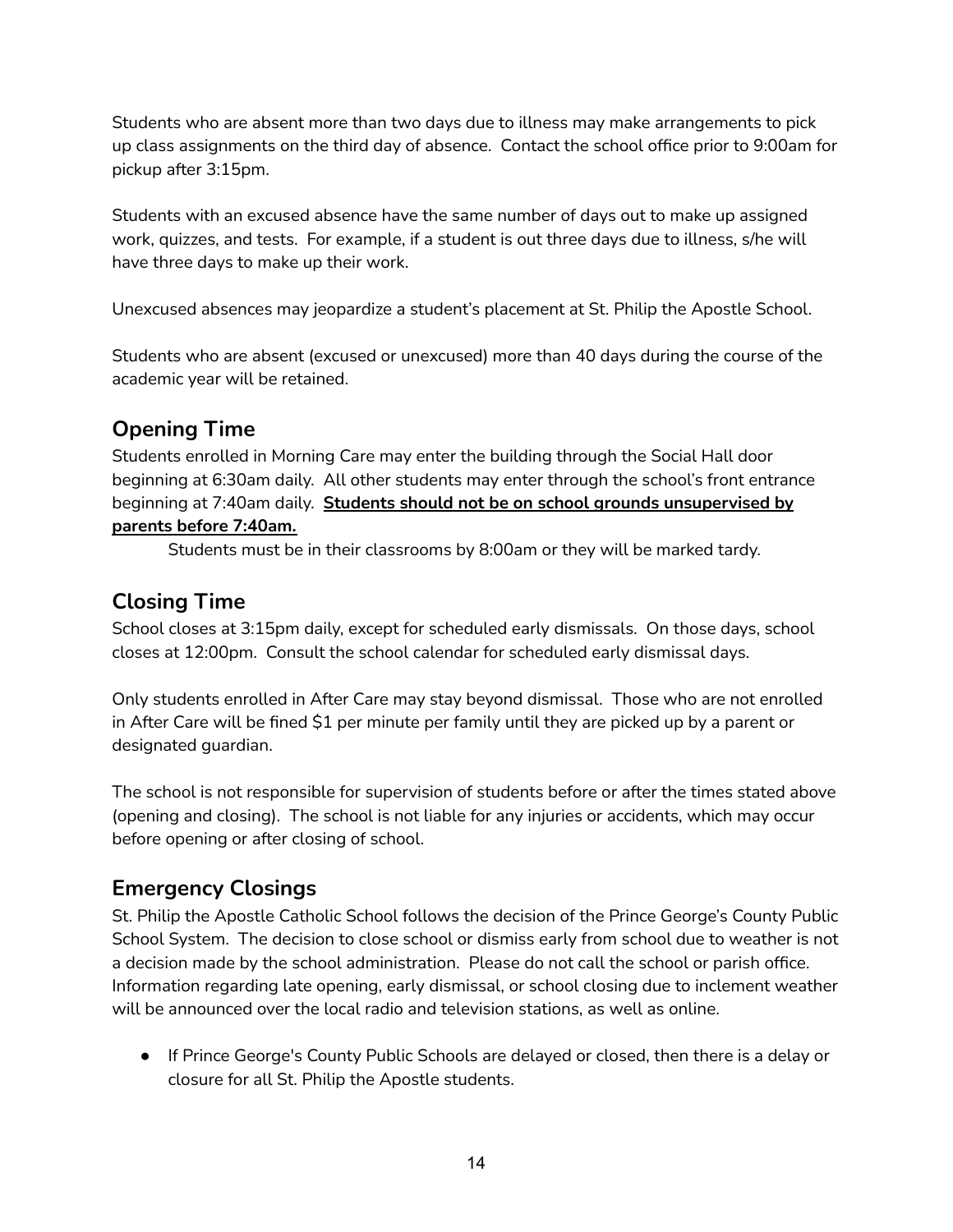- If we are scheduled for a 12:00pm dismissal and the county has a two-hour delayed opening, St. Philip the Apostle will be closed for the day.
- There will be no Extended Care or after school activities on days when there is an emergency closing.
- If Prince George's County dismisses for *extreme heat*, we will remain open since our building is air-conditioned.
- If the Prince George's County Public Schools have a previously scheduled day off and St. Philip the Apostle is in session, the decision to have a delayed opening or closure will be made by the Catholic Schools Office and the announcement will come from the Archdiocese of Washington.

For early school closings due to inclement weather, the Rediker AP Notify system and Constant Contact email system will be used to contact families regarding school closing information. Parents should make every effort to pick up their child(ren) right away and should make contact with the main office should a delay be inevitable.

#### **Tardiness**

**Students are expected to be in their classrooms before 8:00am.** The first bell rings at 8:00am. Students who arrive after 8:00am will be marked tardy. **They are to report to the school office and must be signed in by a parent.** Emergencies causing tardiness are either to be called into the office prior to the student's arrival or are explained in a written note. Repeated and/or unexcused tardiness can affect a student's performance in school and acceptance into high school.

#### **Chronic lateness and/or absence may jeopardize placement or re-registration at St. Philip the Apostle School.**

It is important that students arrive on time for school each day. When students arrive late, they not only miss instruction, they disrupt the classroom environment. In an effort to avoid interruptions, the homeroom period from 8:00 to 8:20 a.m. is designed to allow students to prepare for the day.

Families who accumulate five tardies or more per quarter will be assessed an additional service hour for each subsequent tardy in the quarter. Should additional service hours not be met for the year, parents will be required to pay the \$20/hour fee. Student eligibility for honor roll in that quarter may be in jeopardy as a result of excessive tardiness.

## **AM and/or PM Absence**

If a student arrives at school after 8:00am but before 10:30am, the student will be marked tardy. A student who arrives after 10:30am will be marked half day/AM Absent. If a student leaves school before 1:30pm and does not return, the student will be marked half day/PM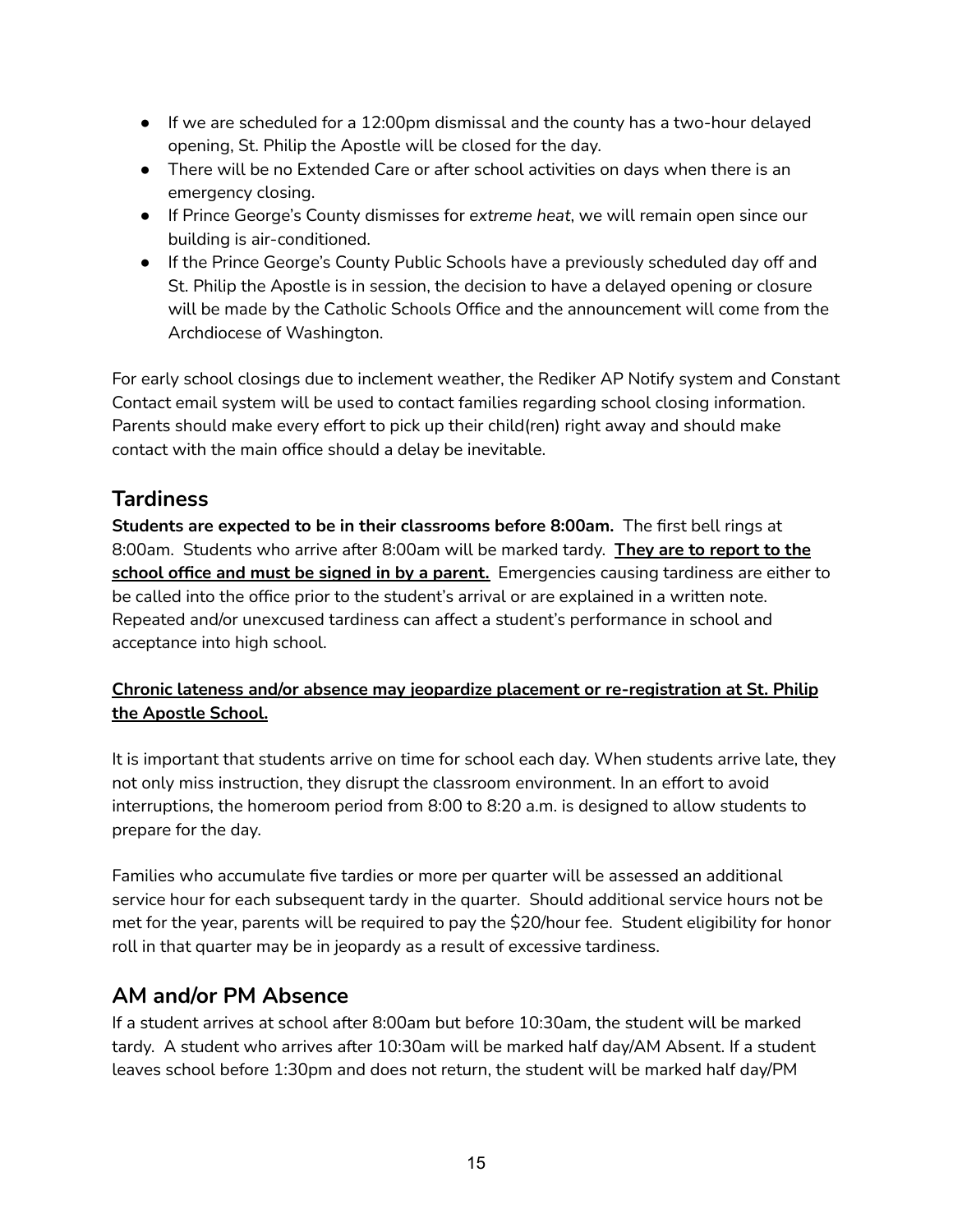Absent. Any student who is signed out of school between 1:30-2:50pm will be marked for an early dismissal.

# **Release from School**

Appointments of any kind during class time are discouraged. If appointments must be made during school hours, a written note should be sent to the school office the day before the appointment, giving the reason for requesting the student's release. The principal should grant the early dismissal to a student only if the request is made in writing by the parent or guardian. This request will be kept on file.

**A child will not be released to anyone other than the parents (or parent with legal custody) or guardian as listed on the emergency card for the child.**

## **Late Pick Up from Dismissal**

Following dismissal, there will be a 10 minute grace period for pickup. After the grace period, a staff member will be assigned to watch the children. The charge for this will be \$1.00 per minute per family. Parents who have not picked up their children on time will be called beginning at 3:25pm (or at 12:10pm on 12:00pm dismissal days). The late pickup policy will be in effect for all after-school activities.

**NOTE: If a parent or guardian needs to enter the school building, they must check in at the main office and receive a visitor's pass before proceeding to a classroom or any other room within the school.**

# **Attendance for Co-Curricular and/or Extracurricular Activities**

If a student is absent during the school day, he/she may not attend co-curricular and/or extracurricular activities, events or clubs unless there are extenuating circumstances and permission is given by the principal.

# <span id="page-15-0"></span>ACADEMICS

# **Curriculum**

St. Philip the Apostle Catholic School reflects a strong academic curriculum integrating religious truths and values with academic instruction to prepare students for the future.

The Principal is the instructional leader, supported by teachers and parents. The school follows the established curricula of the Archdiocese of Washington and the State of Maryland.

## **Library/Media Center**

Books, reference materials, and computers are available for use. Library books that are lost or damaged must be paid for by the student. Students will be charged 10¢ for every day a book is late.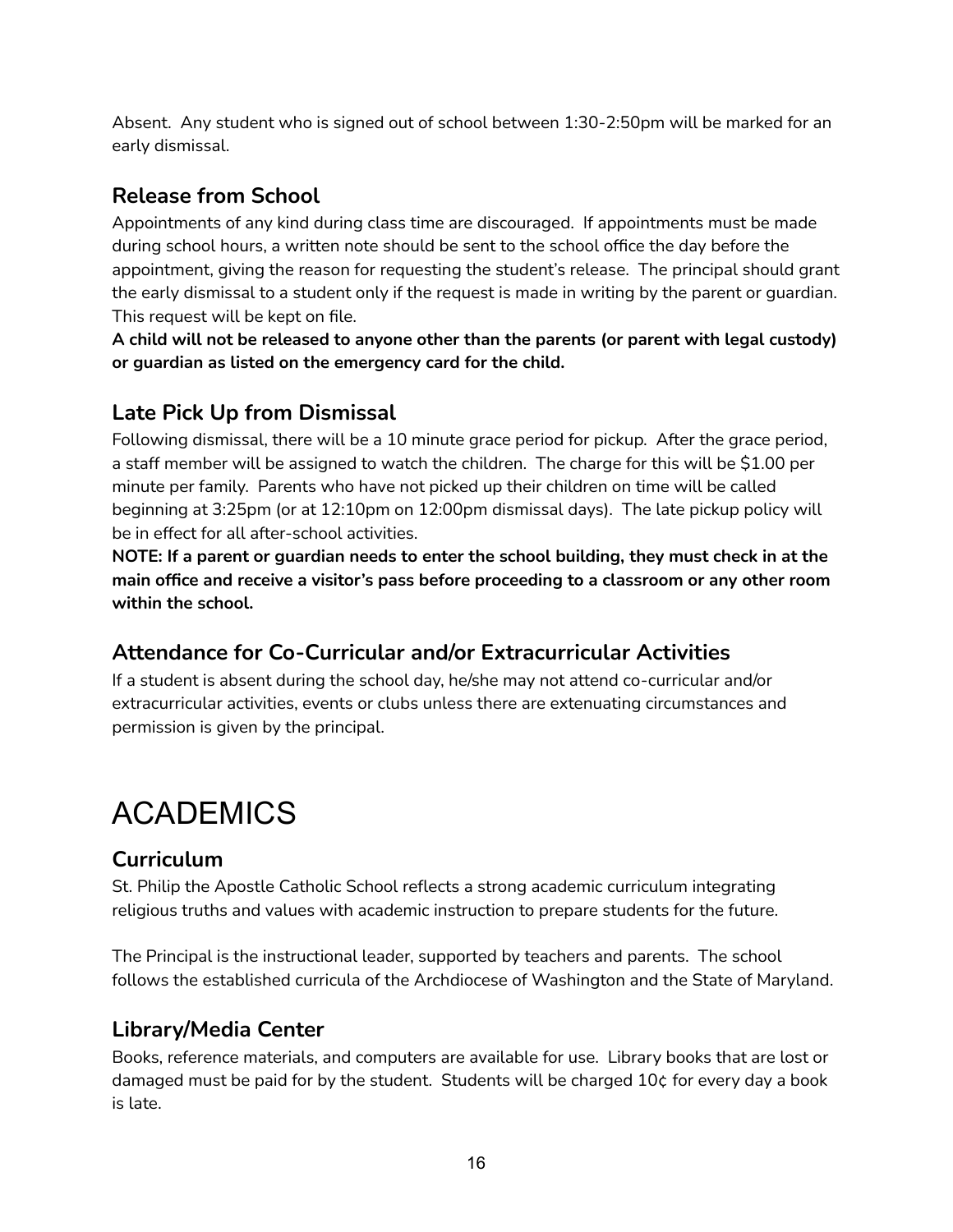#### **Homework**

Parents are the primary educators of their children. Teachers and parents should work together to foster good habits of independent work and study, to reinforce learning that has taken place at school, and to involve students in the learning process at home. Homework includes study, reinforcement of key concepts, review, and long-term projects assigned by the teachers. Parents can help their children by providing a specific place for home study. They can also project a positive attitude about homework and all aspects of school and learning.

In Grades 4-8, teachers coordinate their homework assignments as much as possible so students are not overloaded on a particular day. St. Philip the Apostle School discourages vacations during the school year. If families are going on vacation, assignments will not be provided ahead of time. Please check the homework website daily for assignments.

The time and complexity of the homework assignments are determined by the students' developmental capabilities. The general guidelines are as follows:

> Grades 1-2 30 minutes Grades 3-5 60 minutes Grades 6-8 90 minutes to 2 hours

Parents are expected to see that all homework assignments are completed. **Students should copy their assignments daily into a homework notebook. Late assignments will not receive full credit.**

When requesting homework for your absent son/daughter, please call the school office by 9:00am. The teacher will be given the message and will have your child's books and homework placed in the office by 3:00 p.m. It is the responsibility of the student and the parent to see that all tests and class work missed during absences are made up. Days allowed for make up of homework correspond to the number of days absent for illness or family emergency. **If assignments are not completed and given to the teacher by the due date, a grade of zero will be given.**

#### **Progress Reports**

A progress report is issued between quarterly report cards for grades 1-8 and between semesters for Pre-Kindergarten and Kindergarten. Teachers in grades 4-8 will update grades regularly in Rediker. Students and parents are responsible for checking Rediker for student progress throughout the quarters and informing teachers of concerns. Any student in grade 8 who is failing will not be permitted to participate in graduation activities (luncheon, class trip, graduation).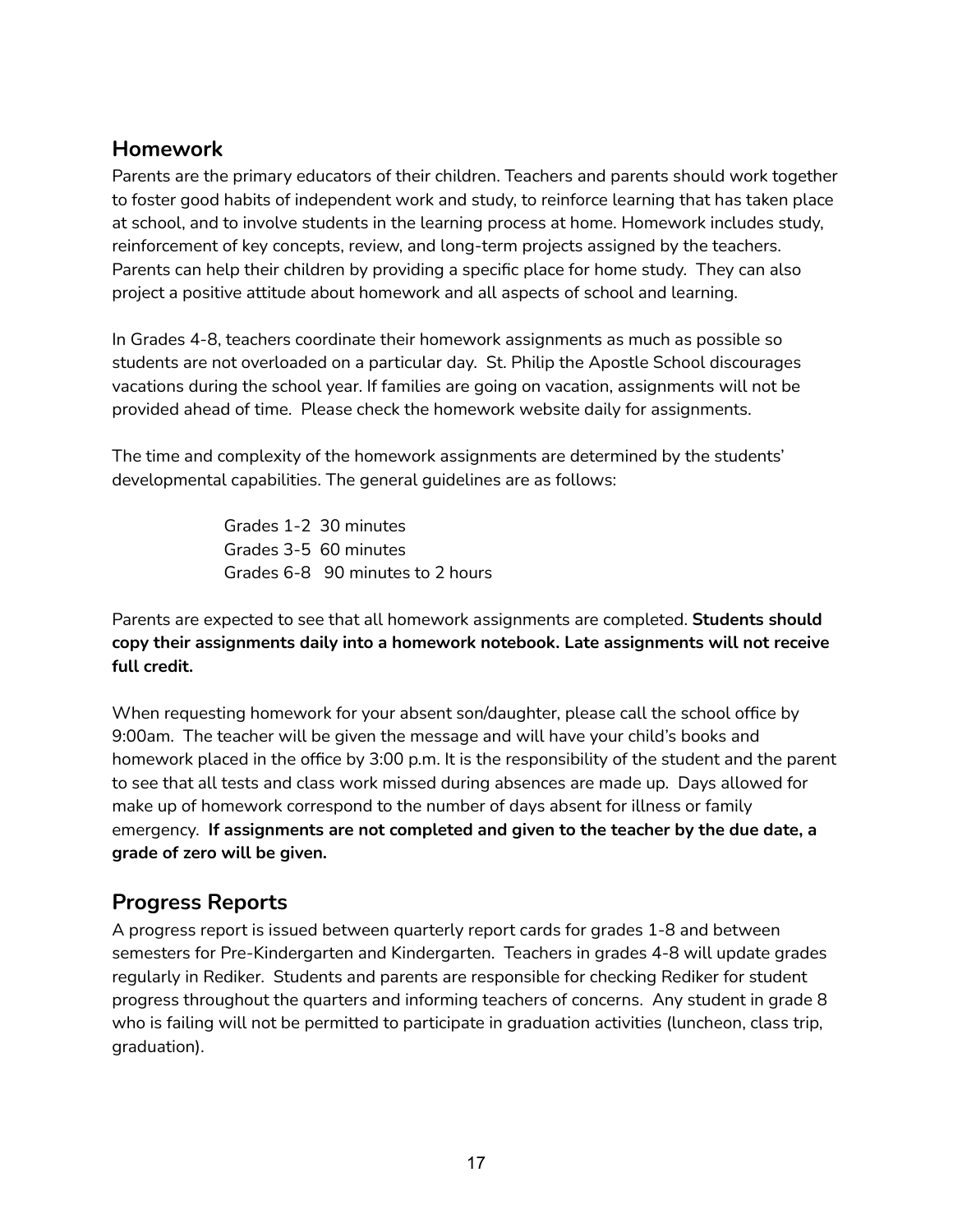#### **Report Cards**

The report card is a means of communicating quarterly the progress of students to their parents. Students are evaluated according to the following system. Pre-Kindergarten and Kindergarten students receive a report card at the end of each semester (January and June). Students in Grades 1-8 receive a report card quarterly.

#### **Pre-Kindergarten-Grade 3 Standards-Based Report Card**

EE= Exceeds the grade level expectations at this time

ME= Meets the grade level expectations

AE= Approaching the grade level expectations at this time

NE= Not approaching the grade level expectations at this time

X= Not assessed at this time

\*= See attachment. Teachers should put an asterisk in the appropriate subject area to denote an attachment.

| <b>Academics: Grades 4-8</b> | <b>Specials</b>                     |
|------------------------------|-------------------------------------|
| (and Middle School Spanish)  | (Spanish K-5, Music, PE, Art, Tech) |
| $93 - 100 = A$               | $E = Excellent$                     |
| $85 - 92 = B$                | $G = Good$                          |
| $77 - 84 = C$                | $S = Satisfactory$                  |
| $70 - 76 = D$                | I = Improvement Needed              |
| Below 70 $=$ F               | $U =$ Unsatisfactory                |

## **Honor Roll**

The Honor Roll has been established to promote scholarship for students in Grades 4-8. It has proved to be an excellent motivator and is a highly sought after achievement.

- **Principal's List** requires an A in all core subjects and an E in all Specials subjects.
- **First Honors** requires all A's and two B's in the core subjects and E's and two G's in all Specials subjects.
- **Second Honors** requires A's and B's in the core subjects and must earn an S or above in all Specials subjects.

Please note: Students receiving conduct referrals and/or suspensions in a given quarter will not be eligible to be on the Honor Roll.

## **Middle School**

Teachers provide office hours after school each week for students wishing to get additional help. Students wanting to take advantage of this opportunity are asked to notify the teacher prior to attending.

At the end of the second quarter (January) and the end of the fourth quarter (May) students will take comprehensive exams. The sixth graders will take exams in Math, English, and Religion while seventh and eighth graders will take exams in all six core subjects. Review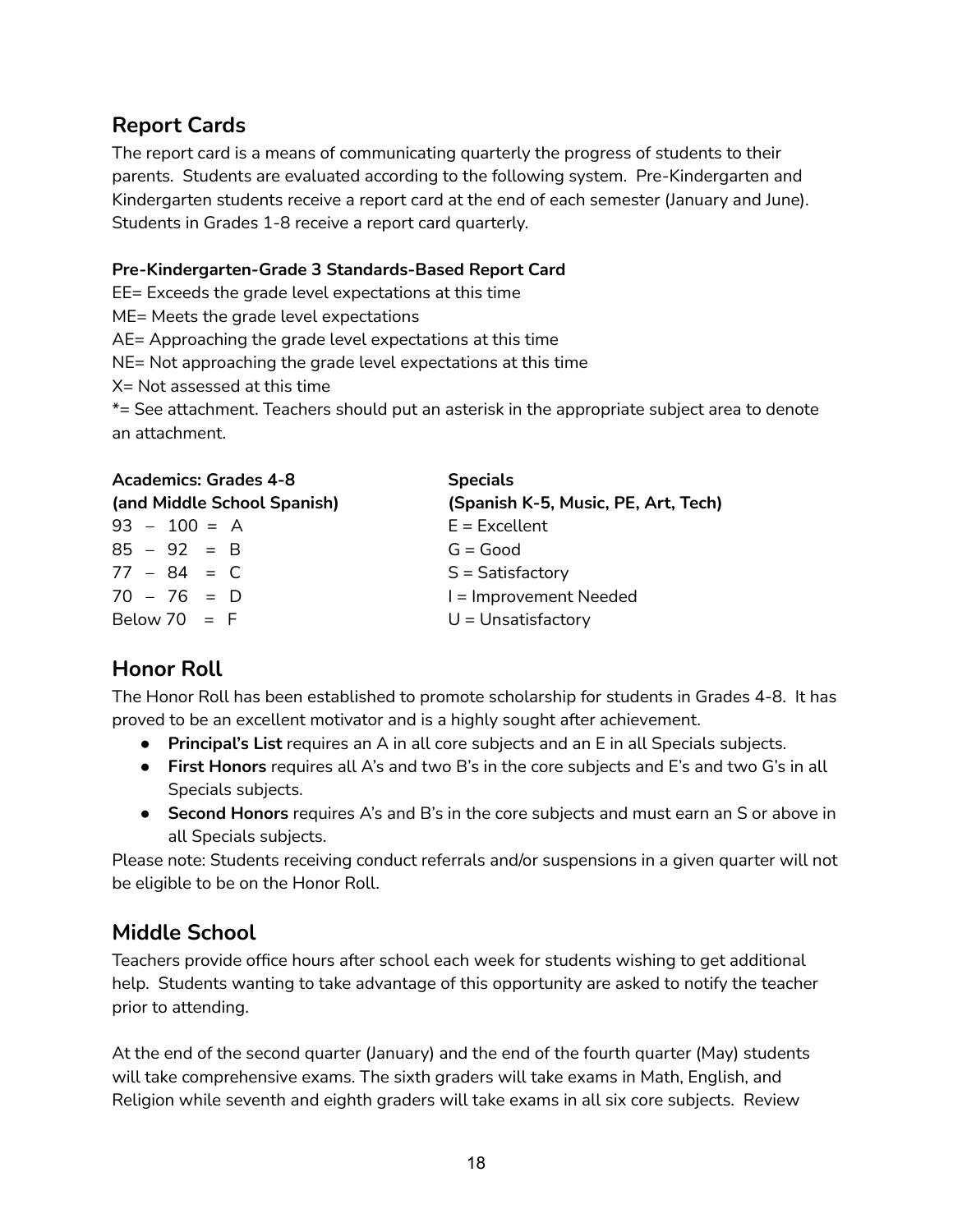materials will be distributed several weeks in advance, and an alternative class schedule will be implemented to allow for full exam periods during exam weeks. **Students who are absent the day of midterm or final exams will require a doctor's note upon return.**

#### **Standardized Assessments**

Scantron assessments in math and reading are administered three times during the year to grades *1 through 8*. Faith Knowledge Assessment is administered once per year to grades 3 through 8. Standardized assessments are mandatory for all students.

#### **Band Program**

The Archdiocesan Music Program offers instrumental music lessons to students in grades 4-8. Beginner and Advanced classes are held during the school day. Missed classwork is the sole responsibility of the child. Additionally, Advanced Band members meet after school one day a week. A fee is required for the program.

#### **National Junior Honor Society**

Students in grades 6-8 are considered academically eligible if they have a 3.2 or better cumulative average in their core subjects and an S or better in other classes after the first two quarters of the academic year. All grades earned in Grades 6-8 are included to reach the cumulative average. These students are then invited to apply for membership to the Honor Society. Acceptance in the National Junior Honor Society is not guaranteed.

Students who apply to the Honor Society must complete an application demonstrating their display of the five Honor Society qualities and complete an essay. The student's application packet also includes a record of study reminders and behavior reports along with any extra material or information deemed appropriate by the student or the moderator for the principal to have a complete picture of the student. The moderator and principal are available to answer questions regarding completion of the application.

National Junior Honor Society members are selected by the moderator and the principal on the basis of their display of the five qualities of the Society: character, service, leadership, scholarship, and citizenship.

## **Field Trips**

Educational field trips, including in-school assemblies, are scheduled during the year in all grades, and are supervised by classroom teachers and parent chaperones.

Applicable fees and permission forms must be signed and returned to the school in a timely manner. If a child is absent, s/he will be required to complete a related academic assignment that will be graded by the teacher.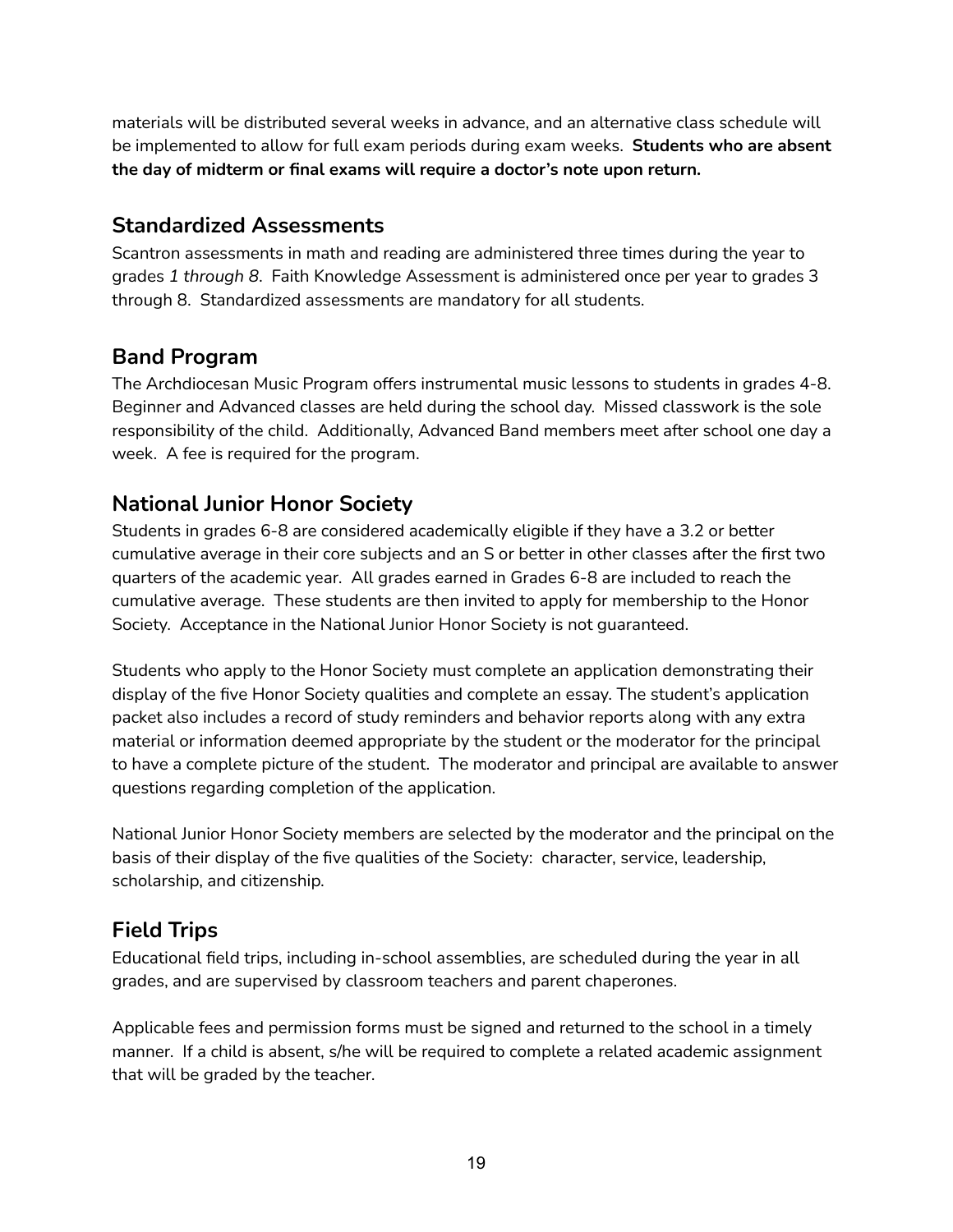**Students are expected to uphold all school policies, rules, and expectations while on academic trips and supervised by school staff.**

#### **Resource**

The resource teacher works with students who have a documented educational need. The resource teacher also coordinates additional educational testing and individual accommodation plans for students. **A two week notice is requested when a family needs information and/or forms for testing, educational planning, recommendations, or other needs.** This will ensure timely and thorough completion of any evaluation.

All confidential material will be forwarded to the appropriate parties. Please use the form provided by the school when requesting this information.

#### **Retention and Summer School**

Retention in the primary grades is dependent upon a student's maturity and the development of math, reading, and language arts skills. Students in grades 4-8 are required to successfully complete all core subjects - Math, English/Language Arts, Reading/Literature, Religion, Science, and Social Studies.

One failed core subject will require summer school. Written proof of attendance and a passing grade is required before promotion to the next grade.

Two failed core subjects will result in retention. Middle School students failing two core subjects will be retained and require withdrawal from St. Philip the Apostle School.

Diplomas are issued to students who successfully complete the eighth grade requirements and have paid all tuition and fees to the school. Students who are recommended for retention will receive a certificate of attendance.

# <span id="page-19-0"></span>COMMUNICATION

Good communication between the home and school is essential for student success. Parents are asked to ensure their contact information is up to date with the office so that a teacher may reach out with any concerns. At the same time, parents may request communication from the teacher via email or a phone call to the Main Office.

## **School Main Office**

The Main Office is open and phones are answered from 7:30am to 4:00pm on school days. Visitors and volunteers entering the school are to report to the Main Office upon arrival.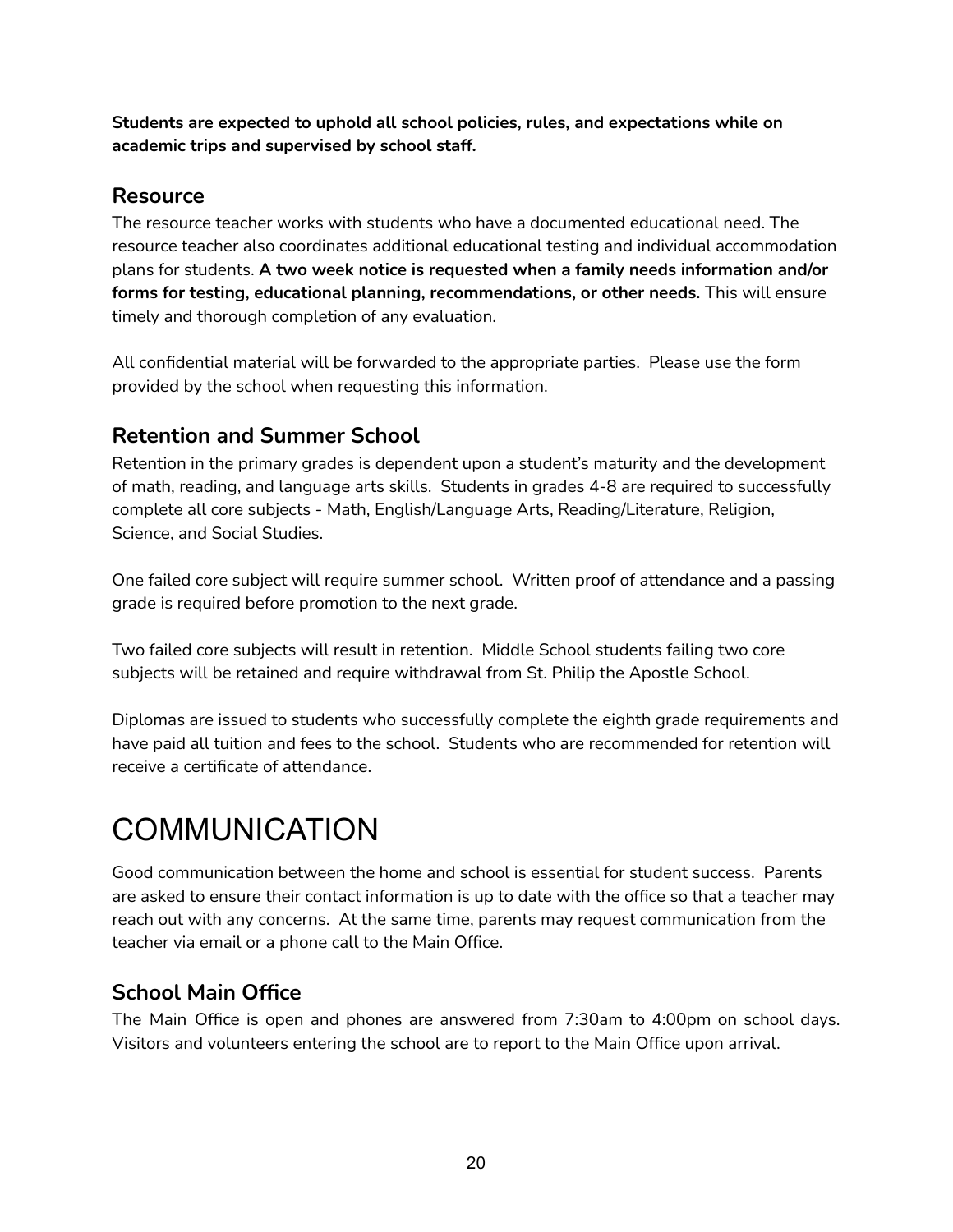Students are permitted to use the office phone for emergencies only. If you wish to speak to a teacher, please call the office at (301) 423-4740 and leave a message with the receptionist. The teacher will return your call within 48 hours. For weekends and holidays, teachers and staff have until the next school day to respond.

# **Calendar**

A yearly calendar is included in this handbook. This official school calendar is in compliance with the Archdiocesan school calendar. Check the Weekly Newsletter via email and the St. Philip the Apostle website for changes.

## **Conferences and Appointments**

Conferences are held for every student at the end of the first and third quarters. **Other conferences are by appointment only.** Parents may contact teachers by calling or emailing the school office or by sending a note to the teacher. Due to teacher responsibilities before, during, and after school, parents are asked to understand that unscheduled conferences will not be honored. All Parent-Teacher conferences outside of those arranged annually are to be scheduled through the child's homeroom teacher.

If you have sent your request through email and have not received a response within 48 hours, please follow up with a note or phone call. For weekends and holidays, teachers and staff have until the next school day to respond. *A conference may not interrupt the daily teaching schedule.*

**NOTE: Parents are asked to contact the teacher first to communicate their concerns. If an agreeable solution is not reached, parents are encouraged to contact the principal.** A meeting with the Principal is by appointment and must be arranged via email or phone call by calling the Office Manager.

## **Weekly Newsletter**

The Weekly Newsletter containing flyers, messages, and important information from the school office will be emailed each week. Please keep your contact information up to date with the school office to ensure you receive these important messages.

# <span id="page-20-0"></span>SELF DISCIPLINE AND STUDENT CONDUCT

St. Philip the Apostle School strives to create a Christian environment conducive to learning in which mutual rights and responsibilities of students are recognized and upheld. Regulations are based on the safety of each child, respect for one another, and the goal of academic excellence. In order for students to develop their potential for constructive Christian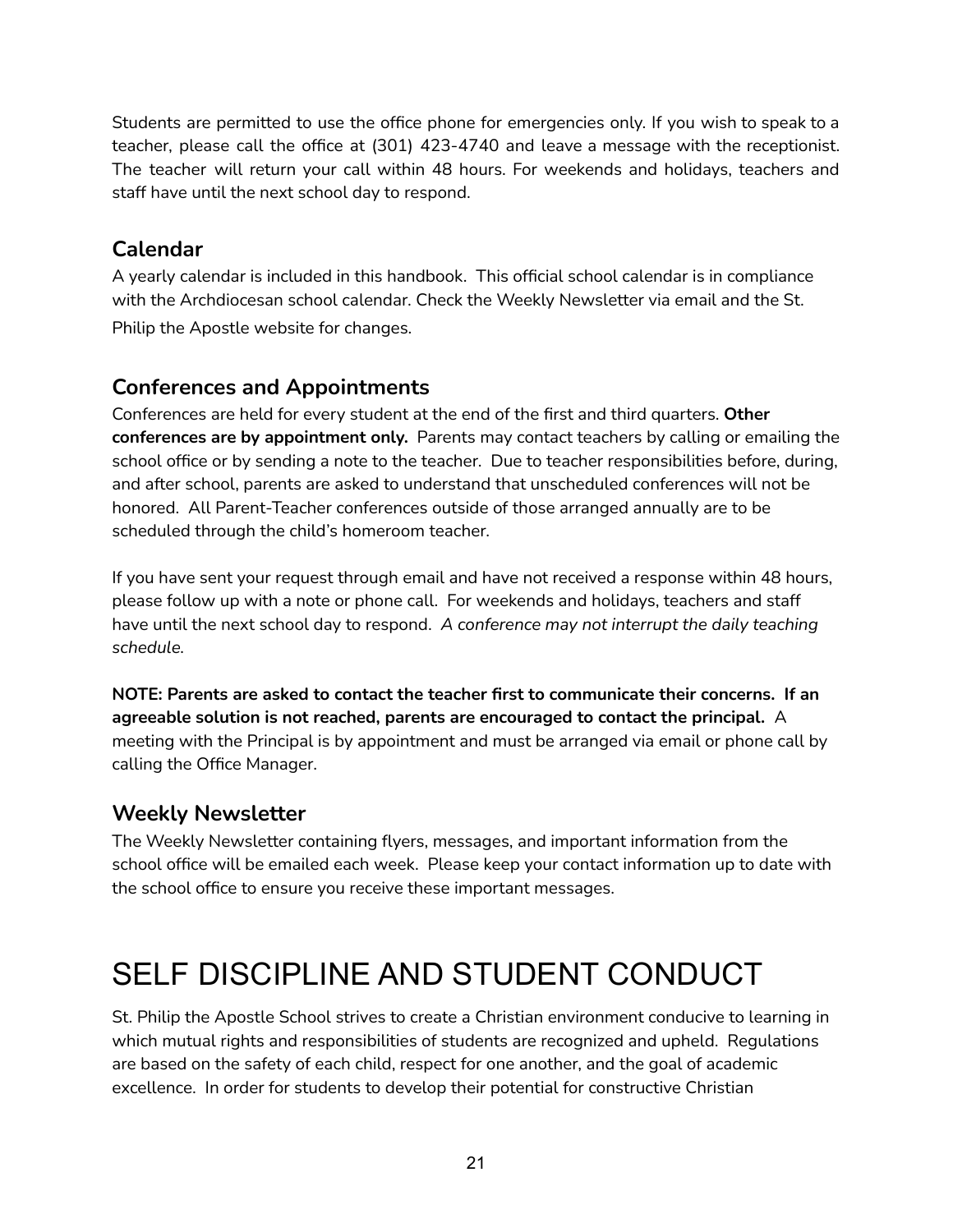leadership, they must be guided to grow in self-discipline. Included in this development are organization of tasks, acceptance of individual responsibility, and accountability for personal actions.

All students are expected to cooperate with the spirit and policies of the school which are designed to foster mature development and personal responsibility. This requires courtesy in all personal relationships, promptness in fulfilling obligations, concern for the environment, and many other facets which make up the community. Therefore, all who use the St. Philip the Apostle campus agree to:

- Use appropriate, courteous language, oral, written and/or gestured.
- Respect the belongings, work and character of others.
- Observe classroom rules.
- Respect adults and students on the campus, online, or at any related function.
- Dress appropriately, according to set guidelines.
- Act with appropriate decorum at all liturgies, prayer gatherings, assemblies, and outside activities.
- Accept shared responsibility for the cleanliness of our school and classroom.
- Accept responsibility for ourselves and our own actions.

**A student who engages in conduct, whether inside or outside the school, which is detrimental to the reputation of the school may be disciplined by the school, which may include suspension or expulsion.**

## **ADW Policy 3543: Prevention Programming**

*As a Catholic school, St. Philip the Apostle School believes and teaches that each of us is called to love our neighbor and to treat them with respect. St. Philip the Apostle School is committed to providing a physically safe and emotionally secure learning environment that is free from bullying, harassment, and intimidation in any form, including cyberbullying. Bullying, harassment, and intimidation of any member of the school community is prohibited. All reports of bullying, harassment, and intimidation will be treated seriously.*

*The reprisal or retaliation against anyone who reports acts of bullying, harassment, and intimidation is strictly prohibited. All reports of reprisal or retaliation will be treated seriously. The principal's review and investigation of a credible allegation will be done in a prompt, confidential, and thorough manner.*

*Bullying, harassment, and intimidation mean any intentional written, verbal, or physical act, including electronic communication (telephone, cellular phone, computer, pager, iPod, etc.), that:*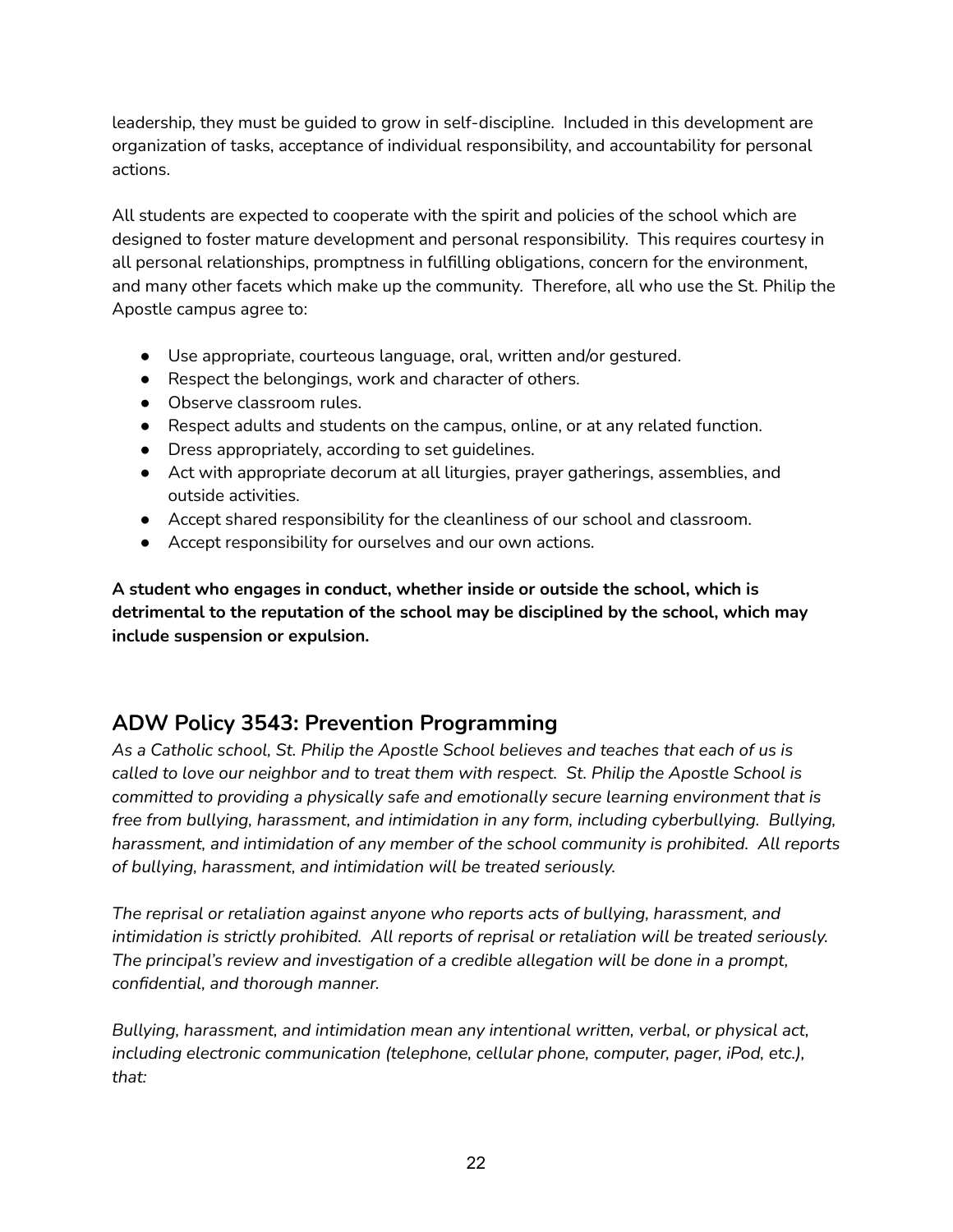- *1. Physically harms an individual; damages an individual's property; substantially interferes with an individual's education or learning environment; or places an individual in reasonable fear of harm to the individual's person or property; and*
- *2. Occurs on school property; at a school activity or event; on a school transportation vehicle or bus; or substantially disrupts the orderly operation of a school.*

# *Threats*

*In the event of any actual or perceived threat of violence or other inappropriate/illegal behavior, St. Philip the Apostle School reserves its right to take any and all actions it deems necessary for the health and safety of its school community, including the individual(s) making the threat. These actions may include contacting law enforcement offices, mental health professionals and/or any other outside experts as the school official(s) deems necessary. A student who makes a threat of violence may be required to remain off school property until a mental health professional certifies that the student is not a danger to him/herself or others, or may be subject to disciplinary action, including expulsion.*

## **Sexual Harassment**

Under Federal and State laws and policies, sexual harassment is illegal and prohibited in school settings by any adult or student. Examples of such behavior are:

- Staring or leering at parts of someone else's body
- Comments, gestures, or jokes of a sexual nature
- Display of sexual pictures or objects
- Spreading sexual rumors or commenting about sexual behavior at school or through social media
- Repeated pressuring for dates or unwanted sexual activity
- Touching, grabbing, or pinching another's body parts
- Threats of physical sexual assault

## **Cheating, Plagiarism, Forgery**

All cheating, plagiarism, and forgery are incompatible with the Christian nature of St. Philip the Apostle Catholic School.

Cheating is dishonest. It is exhibited in copying another student's answers during testing or copying class work or homework. If a student allows another to copy, both students involved will receive a zero for the assignment/assessment and an automatic detention.

Plagiarism is claiming another's work as one's own. In written, oral, or graphic work, students are expected to give credit for material used. This includes articles, computer research, TV programs, books, etc. An assignment which is tainted by plagiarism will receive a grade of zero and an automatic detention will be assigned.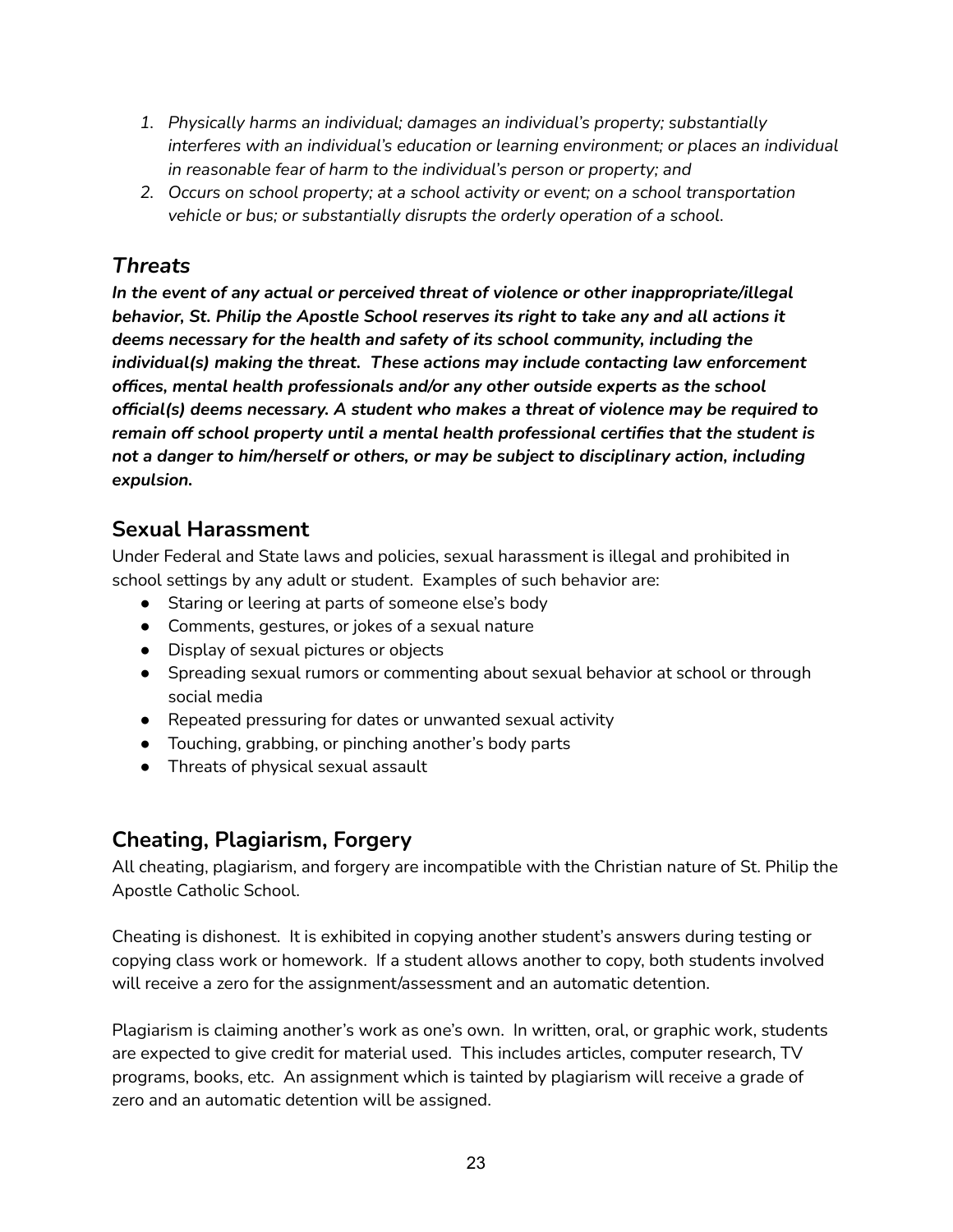Forgery is another form of dishonesty. Forging a parent or guardian's signature on any paper will result in the student receiving an automatic detention for the first offense. A second offense will result in a suspension.

#### **Demerits**

Every St. Philip the Apostle student has the right to learn and engage in the learning process of a classroom with an environment that has minimal disruptions. Students that disrupt the learning environment through poor choices will be held accountable.

Each teacher in grades 3-8 will establish a two-strike system in the classroom. The first strike will act as a warning and the second strike will be a demerit. A demerit will include a student reflection sheet and both items must be signed by a parent/guardian and return the next day.

#### **Behaviors include,** *but are not limited to***:**

- Disobeying school, classroom, or playground rules
- Disrespect for other persons and/or property through word, action, and/or body language
- Egregious disruption of the learning environment
- Chewing gum and eating at inappropriate times on school property or during school functions, including field trips and assemblies
- Writing or passing notes
- Excessive noise in the hallways
- Uniform infractions

Students earning three demerits in a quarter will receive an automatic conduct referral.

## **Conduct Referral/Detention**

Receiving a conduct referral involves a one-hour detention. Parents may be given at least a one-day notification if a student is required to serve detention. The student will receive a conduct referral and reflection sheet and both forms must be signed by a parent/guardian and returned the next day. **There will be a \$20 administrative fee assessed for each detention a student is required to serve.**

#### **Behaviors that warrant a conduct referral include,** *but are not limited to:*

- Dishonesty, cheating, plagiarism, and forgery
- Inappropriate language oral, written, or gestured
- Possession or dissemination of over-the-counter medications such as acetaminophen, ibuprofen, eye drops, nose sprays, cough drops, lip balms, etc.
- Confrontational/argumentative behavior with adults and/or peers
- Leaving the classroom, school building or property without permission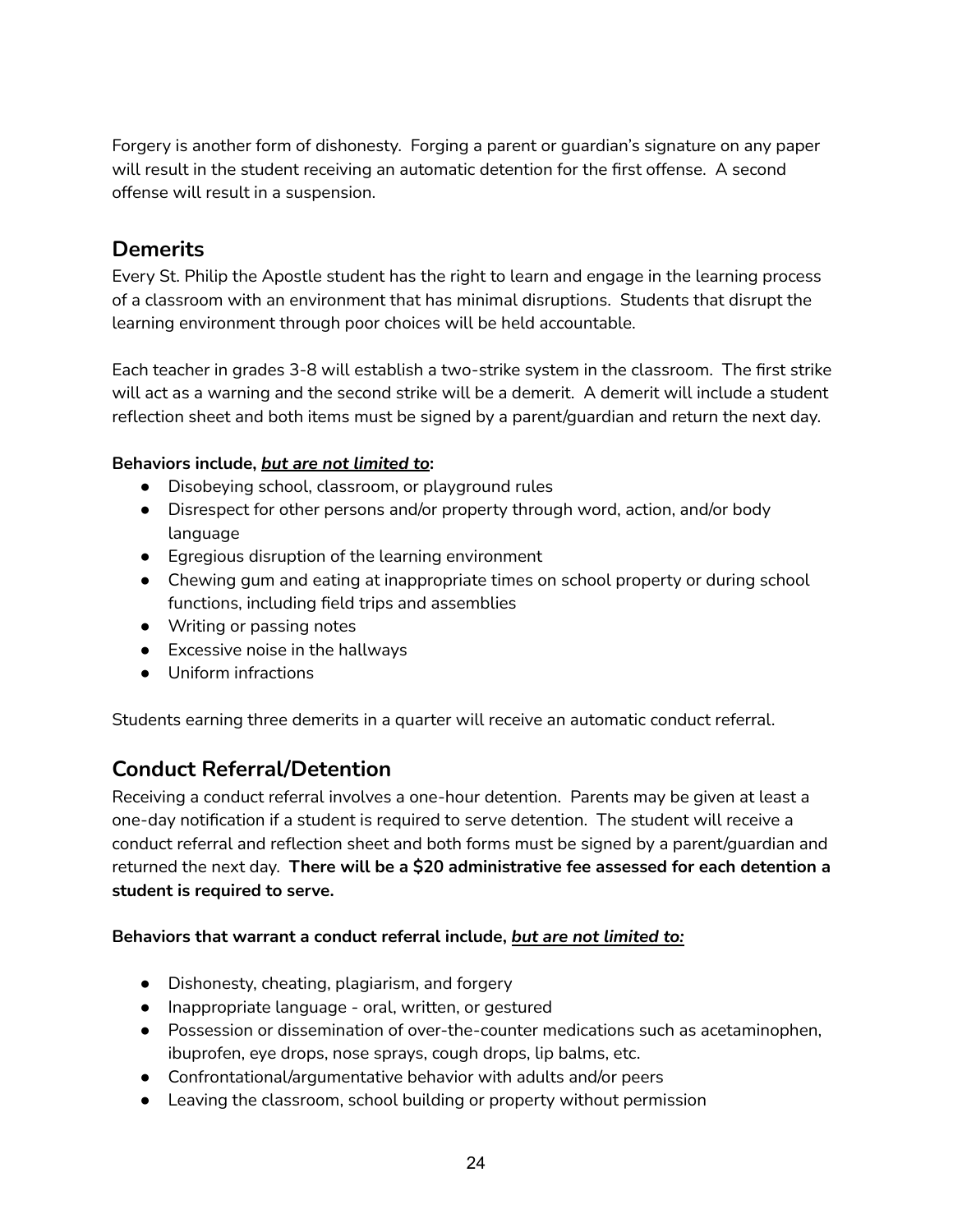- Possession of electronics in the classroom or on a field trip
- Defacing textbooks or other school property

Students who earn three conduct referrals during a quarter will receive an automatic one-day out-of-school suspension.

Students who earn a conduct referral in a given quarter will not be eligible for honors recognition for that quarter.

#### **Suspension**

When a serious offense is committed, or when normal disciplinary procedures fail to bring improvement, in- or out-of-school suspension will be considered. If suspension becomes a necessary step or action, the student's parent/guardian will be notified of the principal's decision.

An out-of-school suspension is recorded as an unexcused absence. All work missed during suspension cannot be made up and will be entered as zero.

A record of suspension will be kept on file during the student's tenure at St. Philip and is subject to disclosure to high schools during the application/recommendation process.

#### **Chronic behaviors that warrant a suspension include,** *but are not limited to***:**

- Bullying, whether verbal, physical, or electronic
- Physical altercations such as slapping, hitting, pushing, shoving
- Altercations that endanger the health and safety of others i.e. fighting
- Sexual harassment in any form, physical or verbal, bullying, cyberbullying, or harassment of any kind
- Verbal, written, or gestured threats
- Misuse of the internet i.e. visiting pornographic websites, logging in to personal emails and social media accounts
- Incorrigible behavior that undermines classroom/school discipline and impedes the academic progress of others
- Repeated cheating, forgery, plagiarism
- Stealing

Chronic behavior issues will warrant the student's suspension from privileges such as extracurricular activities, in school assemblies, field trips, out of uniform days, celebrations, etc., and may affect continued enrollment status.

Any student accused of a crime may be placed in a home-study program until the matter is resolved.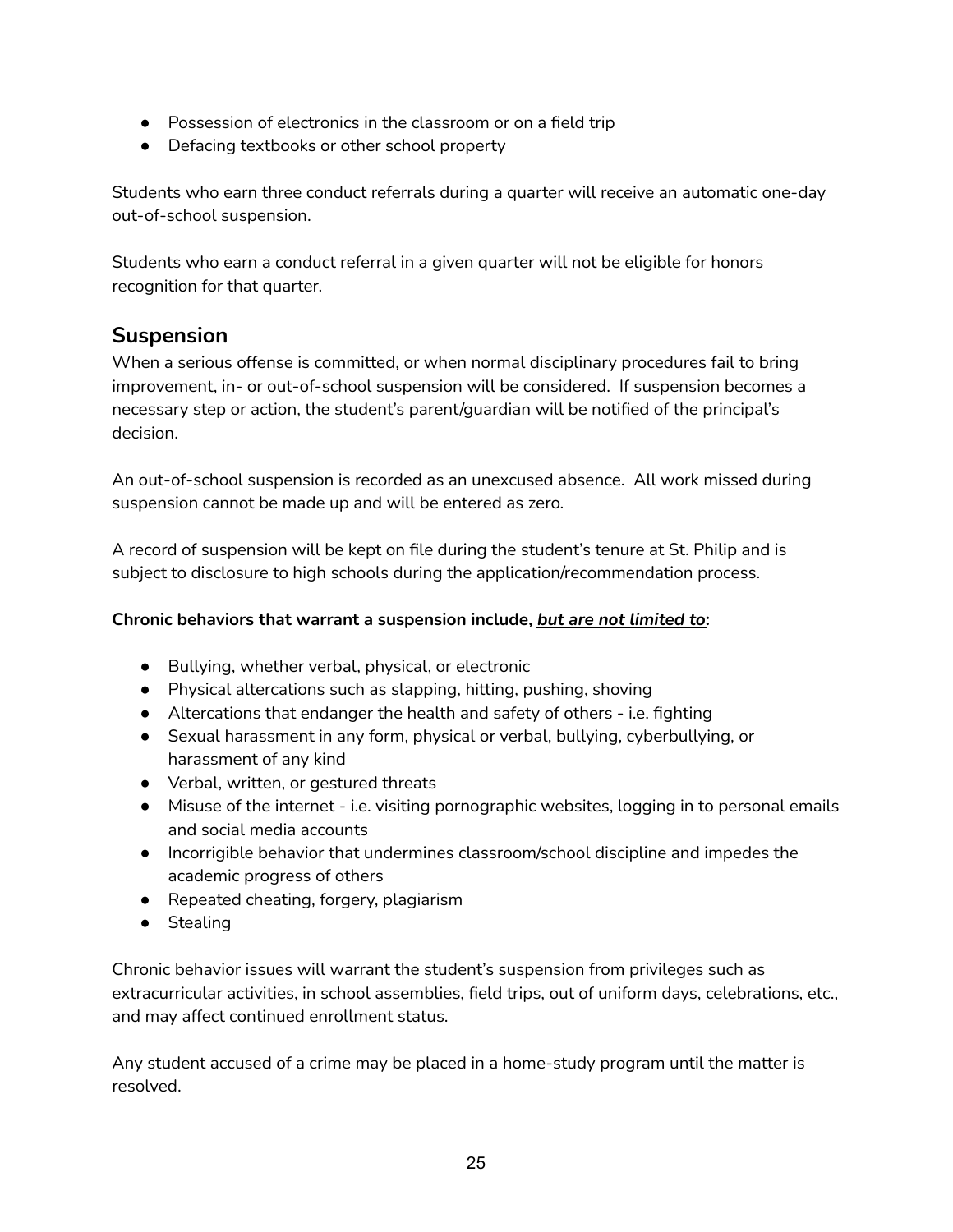# **Expulsion**

Expulsion is a very serious action that is taken when it is determined that either the student's interests would be best served in another environment because the student's behavior is a serious threat, or is disruptive to the school community, or both.

#### **Behaviors that warrant expulsion include,** *but are not limited to:*

- Continued or persistent bullying
- Possession of guns, knives, or anything that could be considered a weapon
- Physical assault, acts of aggression, verbal, written, or gestured threats
- Repeated acts of sexual harassment or bullying in any form
- Reasonable evidence that a student has been smoking, drinking, or using drugs
- Possession or dissemination of alcohol or other illegal drugs
- Possession or dissemination of pornographic material
- Theft, grave defacing, and/or destruction of school property when restitution is required
- Repeated acts that threaten the health and/or safety of others
- Any serious action not in keeping with the philosophy of St. Philip the Apostle Catholic **School**
- Any action determined by the School Administration and Pastor egregious enough to warrant such a consequence

Any of these, or similar, disciplinary behaviors are grounds for immediate suspension. After a thorough review by the Principal, and in consultation with the Pastor and Archdiocese of Washington Catholic Schools Office, these or similar actions may result in expulsion.

## **Dismissal**

Students may be dismissed from St. Philip the Apostle Catholic School for the following reasons:

- Poor academic achievement or a learning disability that cannot be properly addressed.
- Repeated poor behavioral choices.
- Parents' noncompliance with the school's recommendation regarding referral to the Health Department and/or any agency deemed necessary for further evaluation of the student.
- Disregard for school policy by parent or student. This may include falsification of records or withholding information regarding a student's past physical, emotional, social, or academic problems.
- Unmet tuition obligations, as detailed in tuition agreement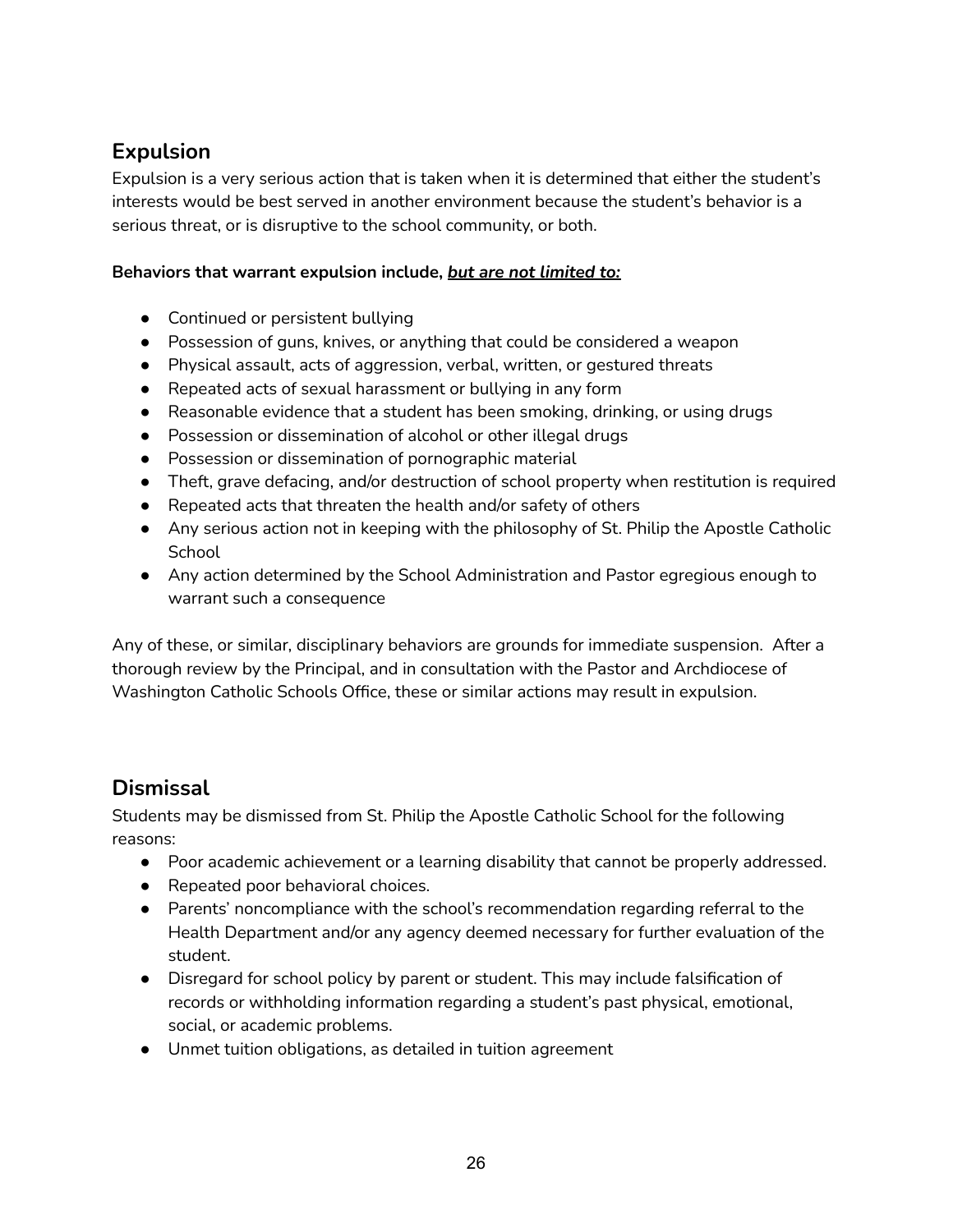In addition to the standards for student behavior described previously, whenever a student's behavior in school deviates too far from the limits of acceptability, or his/her conduct is such that it endangers the property, health, or safety of others, action may be taken to restrict privileges and rights of school attendance.

#### *It is the sole discretion of the Principal, in consultation with the Pastor, to determine the severity of a student's behavior and the consequence it warrants.*

# <span id="page-26-0"></span>BIRTHDAYS AND CELEBRATIONS

Students in grades Pre-Kindergarten through Grade 8 may come to school dressed out-of-uniform on their birthday or half-birthday. **Coordination with the students' homeroom teacher is required for dress out and the classroom policy for the sharing of birthday treats.** Students with birthdays that fall during the summer months may celebrate their half-birthday. Birthday clothes may not be worn on Mass days, field trips, or class picture day.

Invitations of any kind can be distributed in school only if the entire class is being invited. After obtaining permission from the teacher, invitations can be distributed to the homeroom class.

# <span id="page-26-1"></span>EXTENDED CARE PROGRAM

The Extended Care Program operates in accordance with the standards and regulations of the State of Maryland Department of Human Resources. The hours of operation on school days are 6:30am to 7:45am and 3:15pm to 6:00pm. Please check the school calendar for exceptions.

- On early dismissal days the program operates from 12:00pm to 6:00pm.
- All authorized parents/guardians must sign their children into before care at the time of drop off and sign their children out of after care at the time of pick up. This is done for the safety of your children and is mandated by the State of Maryland.
- All authorized parents/guardians must park in a parking space in the parking lot and walk to the Social Hall entrance. Parents are not permitted to drive into the loading zone to pick up their children.
- In the event of an unanticipated early closing due to weather or other emergency, after care will be cancelled. The Extended Care Program follows the Prince George's County closings. Parents are expected to come immediately following school closing. If after school activities are cancelled, this includes the Extended Care Program.
- The Extended Care Program closes promptly at 6:00pm. The charge for late pickup from after care will be \$1.00 per minute per family beginning at 6:01pm.

#### **NOTE: Report cards will not be released to anyone owing Extended Care fees.**

To reach the program coordinator directly, please call (301) 423-8450.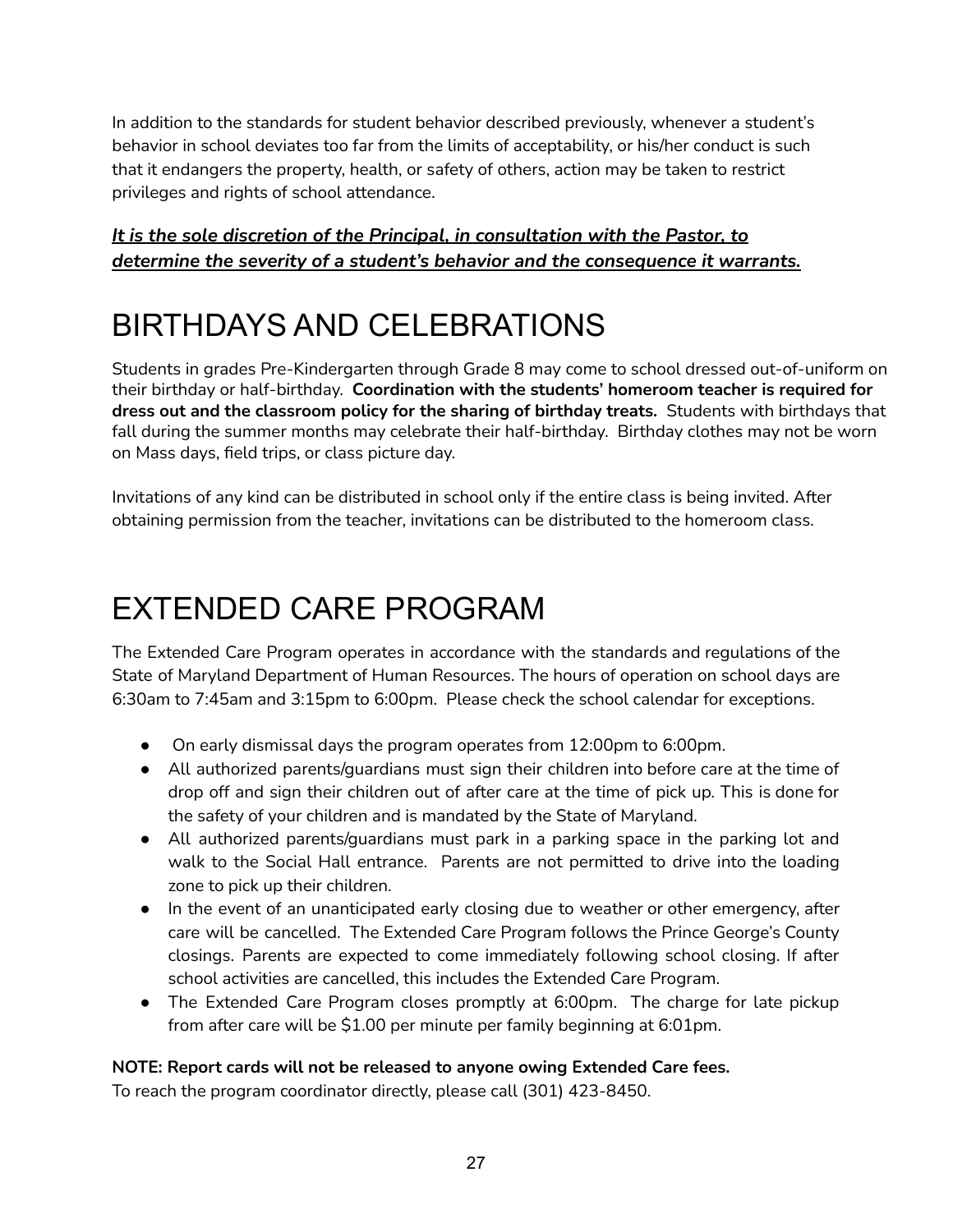# **Financial Responsibilities**

Monthly tuition and fee payments must be made through TADS.

Full-time Extended Care payments per month are due August 20<sup>th</sup> and on the 20<sup>th</sup> of each month thereafter, with final payment due May 20<sup>th</sup>.

Payments for Extended Care Drop-In service must be paid at the time of service. All accounts must be current to continue using the drop-in service.

# <span id="page-27-0"></span>MILK AND HOT LUNCH PROGRAM

Every student is expected to bring lunch from home in a zippered/latched container with his/her name on it unless an order has been previously placed for hot lunch. There is no provision for refrigeration or microwaving.

- If your child does not have lunch, they may purchase a Cup of Noodles or Mac 'n Cheese from the school office. Each item is \$1.00.
- A catered hot lunch may be ordered online monthly through our Specialty Lunch Program.
- Pizza is offered on Thursday each week. Students must pay by 10:00am on Wednesday using the order form provided.
- Ice cream is also available for purchase on Pizza Days.

<span id="page-27-1"></span>Students may sign up at the beginning of each school year to receive milk at lunch.

# HEALTH POLICIES AND PROCEDURES

# **Clinic Card**

The student clinic card must be on file with the most up-to-date information for each student. If you have a change of address or telephone number, it is important that you promptly notify the office.

- When a student becomes ill with a fever during school hours it is imperative that the school is able to reach you immediately**.**
- If a student is injured during school hours, you will be notified immediately.
- If there is a serious injury, the school will call 911 then inform you.

#### **Medication**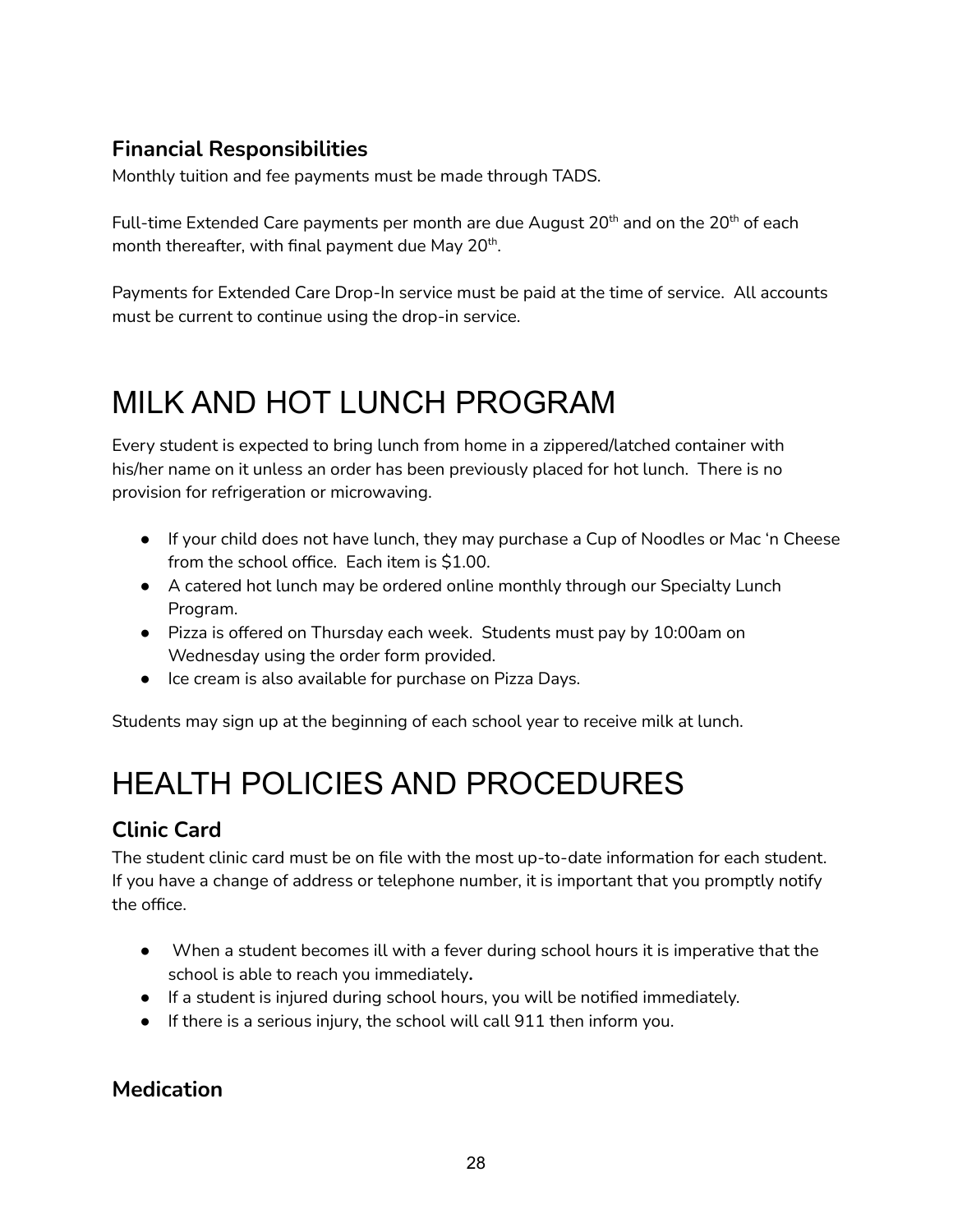A student may not administer his/her own medication, either prescription or non-prescription. Medication must be administered by a parent before or after school.

If it is necessary for a student to receive medication during school hours, a physician's consent form and a parental permission form must be on file. The medication must be kept in the office in its original container and administered by trained personnel.

The school reserves the right to refuse to accept, administer, or supervise the administration of any medication, including over-the-counter medications, such as aspirin, ibuprofen, cough drops, throat lozenges, medicated lip balm, lotions, and hand sanitizers. A new form must be submitted each school year.

To ensure the protection of students with mild to severe allergies, it is imperative that students not have in their possession, use, or distribute cough drops, throat lozenges, medicated lip balm, lotions, or hand sanitizers, and other similar items.

## **Physical Examinations/Immunizations**

Required immunization shots:

- DPT by age 7; 4th Polio by age 7 (if both immunization shots were given before the age of 4, additional immunization is required).
- MMR (measles, mumps and rubella) must be given after the first birthday, kindergarten, grade 1.
- Varicella (2 doses) and Hepatitis B (3 doses) required of all students.
- Students entering 7th grade must have 1 dose of Meningococcal vaccine and 1 dose of Tdap vaccine.

#### **Fever**

If a child presents with a fever before coming to school, he/she must be kept home. Parents/Guardians should not administer fever-reducing medication and send the child to school. Once the medication wears off and the fever returns, the parent/guardian will be called to come and retrieve the child.

#### **Rashes**

The Maryland State Department of Health requires that any student with a rash is to be sent home immediately. The student may not return without a physician's note explaining the rash and its treatment.

## **Counseling Services**

In the event of an emergency or crisis, the Archdiocese of Washington may send a team of school counseling professionals to St. Philip the Apostle Catholic School. One-time, initial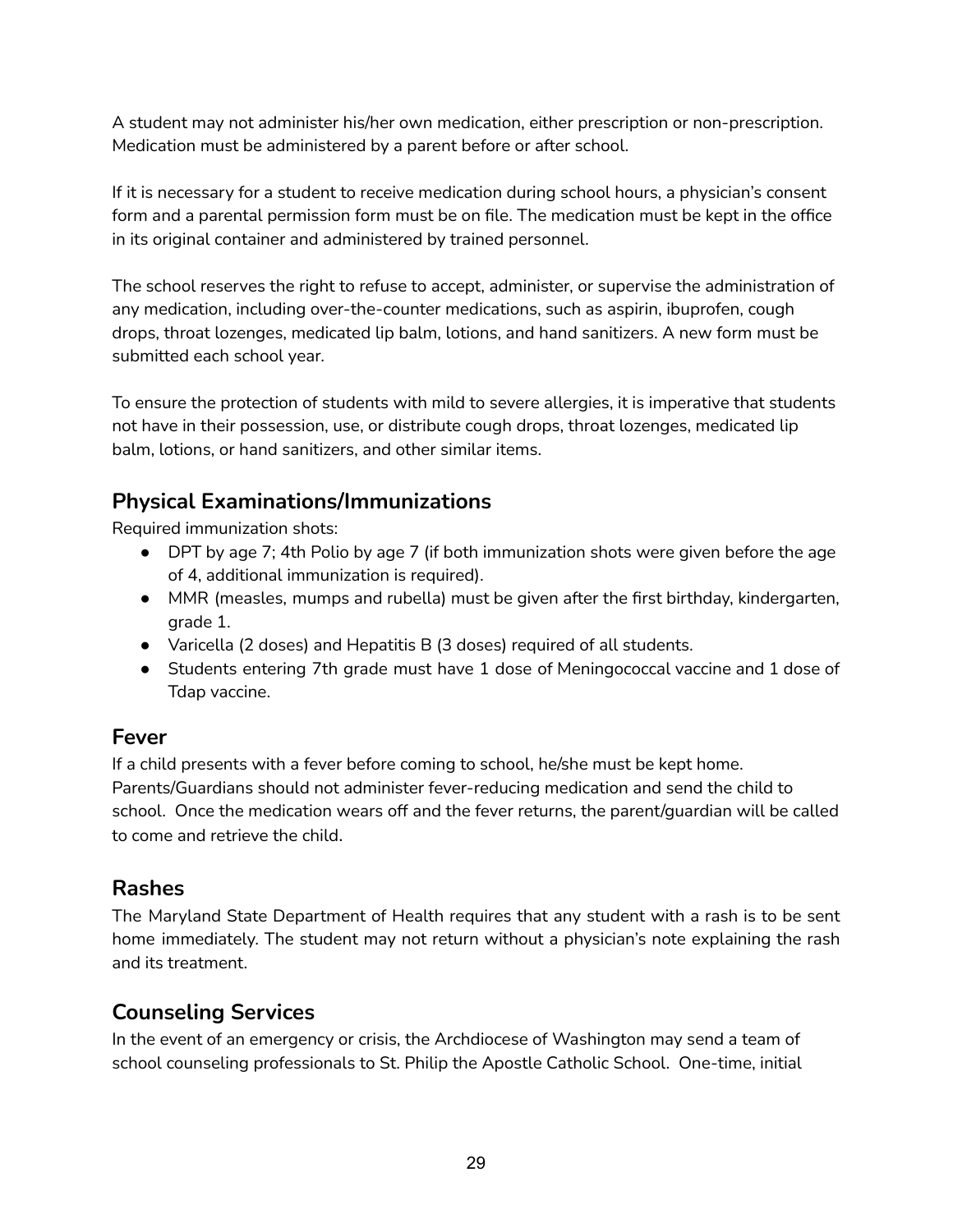counseling services may be rendered to students by school or archdiocesan counseling staff in the event of a crisis or emergency.

# <span id="page-29-0"></span>SAFFTY REGULATIONS

# **Emergency Drills**

In accordance with Maryland law and the Archdiocese of Washington, periodic fire drills are conducted. Fire equipment is inspected as required. Other safety drills (such as *severe weather*, *A.L.I.C.E*., and *earthquake*) are conducted on a regular basis.

#### **Transportation and Car Line**

For the safety of all the children, parents who drive students to school must observe the following procedures:

#### **Morning Arrival:**

- a. Enter the parking lot at the first entrance off Henderson Way.
- b. *Drive slowly* (5 mph or less) and completely around the lot to the semicircle in front of the Church/School.
- c. Safety patrols will assist the students as they are discharged from the car on the sidewalk side only. Should students need additional assistance, please consider parking in the lot and walking your child to the sidewalk.
- d. Cars will then proceed ahead onto Henderson Way.
- e. You must stay in the line and follow the car in front of you; **passing is not permitted.**

#### **Afternoon Dismissal:**

- a. Use the same entrance as in the morning.
- b. Cars will line up in rows as directed by the teachers/staff.
- c. Students will be led to the parking lot.
- d. Once the lot is cleared of students, cars will be directed to leave row by row starting with the car nearest the exit.
- e. Teachers will direct the traffic. *Once the cars begin to move, students will not be allowed into the parking lot until the lot has been cleared.*

There is no crosswalk or crossing guard, therefore students will be discharged or picked up ONLY in the school parking lot. *Students will not be permitted to be picked up on Henderson Way or adjacent streets.*

Parking will become limited when the lot is being used as a playground during recess. If necessary, please park in the spots nearest the exit on Henderson Way.

The yellow curb zone in front of the school and church entrances is a fire lane, in which parking is not permitted and vehicles are subject to towing.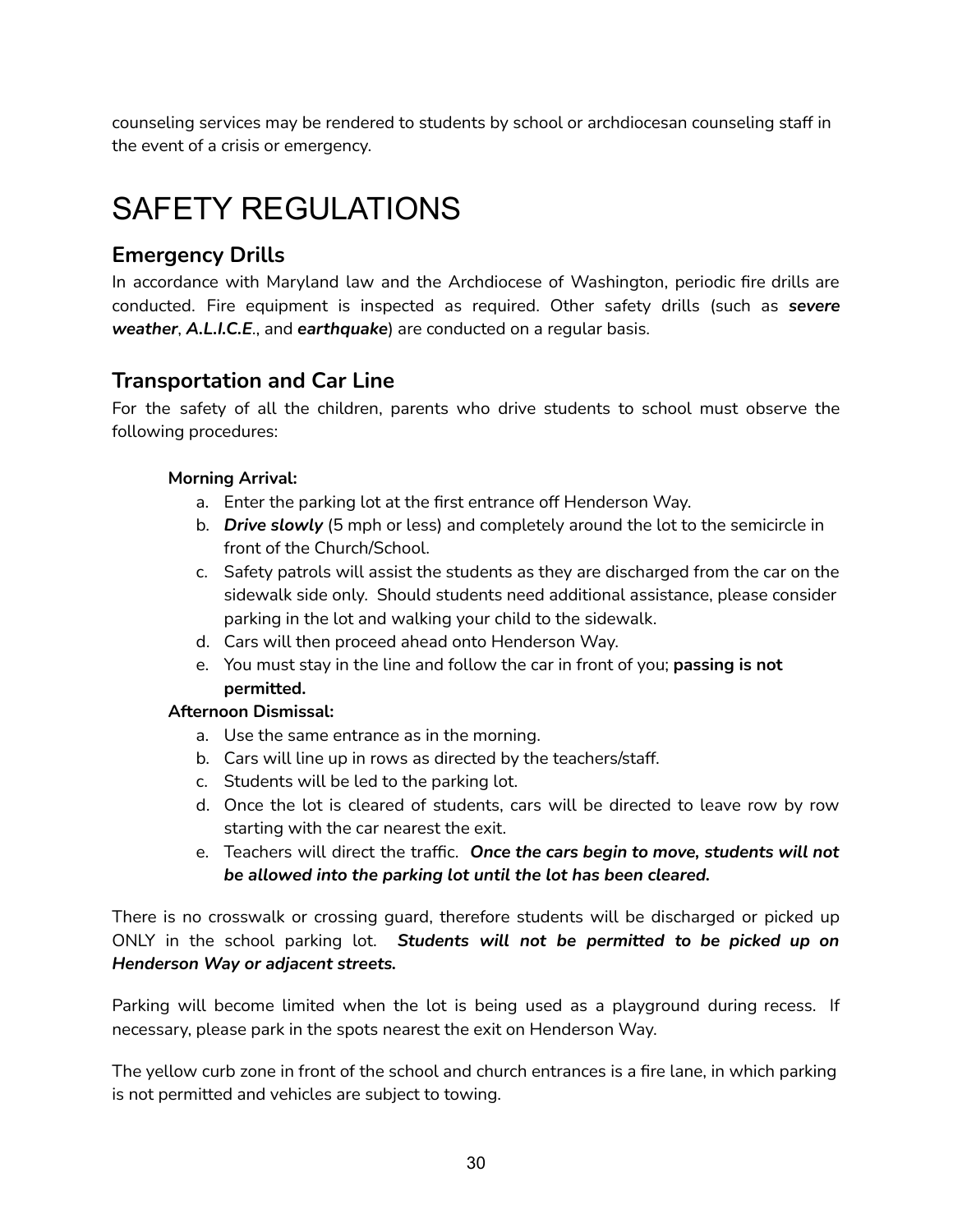The area behind the school/Parish Hall is for loading and unloading delivery items only. Parents are not permitted to drive beyond the barriers to pick up their children.

#### **Visitors' Passes**

All visitors and volunteers to St. Philip the Apostle School must check in at the school office to sign in and receive a visitor's pass before proceeding to a classroom or a school function. This includes all parents and volunteers.

## **Child Safety**

*Any person who has reason to believe that a child has been physically or sexually abused is required to report to civil and Archdiocesan authorities*.

# <span id="page-30-0"></span>UNIFORMS AND DRESS CODE

Students in Pre-Kindergarten - Grade 8 wear a uniform that not only manifests the equality of all students but also enhances the learning environment. The school uniform is a symbol of pride for oneself and for the school community. Neatness, pride in appearance, and compliance with the school's uniform code are the responsibility of students with guidance and encouragement from parents and teachers. Uniforms must be worn properly, with shirttails tucked in, and be kept neat, clean, and in good repair. Summer uniforms are worn September through October, April through June. Winter Uniforms are worn from November through March. (Please see the handbook calendar for specific dates.)

#### **All uniforms must be purchased through Flynn & O'Hara.**

Flynn & O'Hara 8807 Annapolis Road Lanham, MD 20706 240-764-4545 www.flynnohara.com/school/md096

#### **WINTER UNIFORM (November through March)**

#### **Pre-Kindergarten & Kindergarten Boys and Girls**

- Navy blue uniform sweatpants with school logo
- Navy blue uniform sweatshirt with school logo
- Red polo shirt with school logo
- Solid navy blue or white crew socks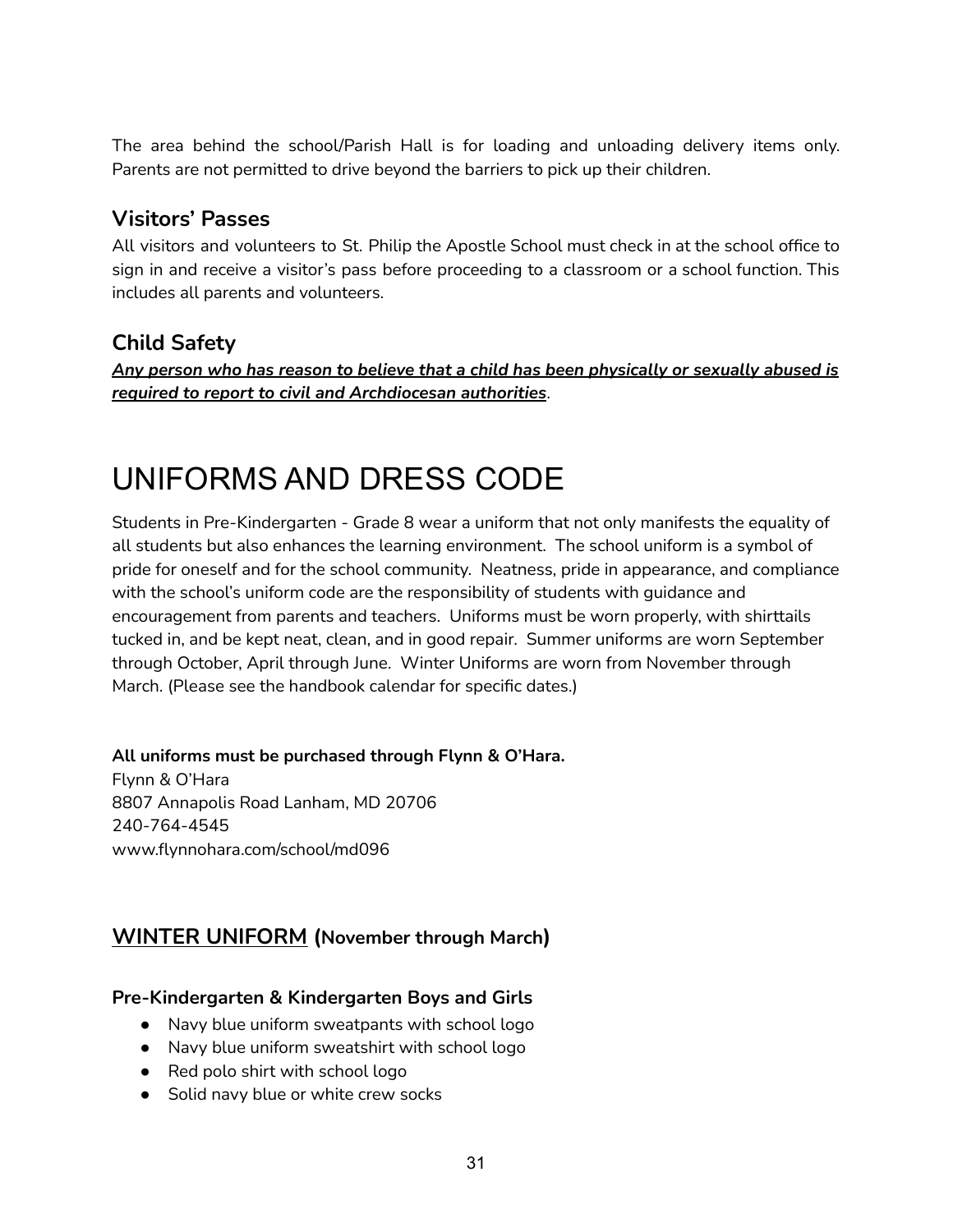● Solid white or black sneakers

#### **Boys in Grades 1-5**

- Navy blue uniform dress slacks
- Solid brown or black belt
- White oxford button-down collar shirt (with buttons on the collar), either long or short sleeves
- White undershirts only are permitted under the white oxford shirt
- Solid navy blue school tie
- Navy blue v-neck pullover sweater with school monogram either long sleeves or the vest
- Solid navy blue or white crew dress socks
- Solid black, and rubber-soled dress shoes

#### **Boys in Grades 6-8**

- Navy blue uniform dress slacks
- Solid brown or black belt
- White oxford button-down collar shirt (with buttons on the collar), either long or short sleeves
- White undershirts only are permitted under the white oxford shirt
- Striped school tie
- Navy blue v-neck pullover sweater with school monogram either long sleeves or the vest
- Solid navy blue or white crew dress socks
- Solid black, rubber-soled dress shoes

#### **Girls in Grades 1-5**

- Red and blue uniform plaid jumper, knee length
- White oxford button–down collar shirt (with buttons on the collar) with either long or short sleeves.
- White undergarments/undershirts only allowed under white oxford
- School cross bow tie
- Navy blue v-neck cardigan with school monogram
- Navy blue knee socks or navy blue opaque tights
- Solid black Mary Jane-style dress shoes
- Black or navy blue shorts under jumpers (should be shorter than length of jumper)

#### **Girls in Grades 6-8**

● Red and blue uniform plaid kilt, knee length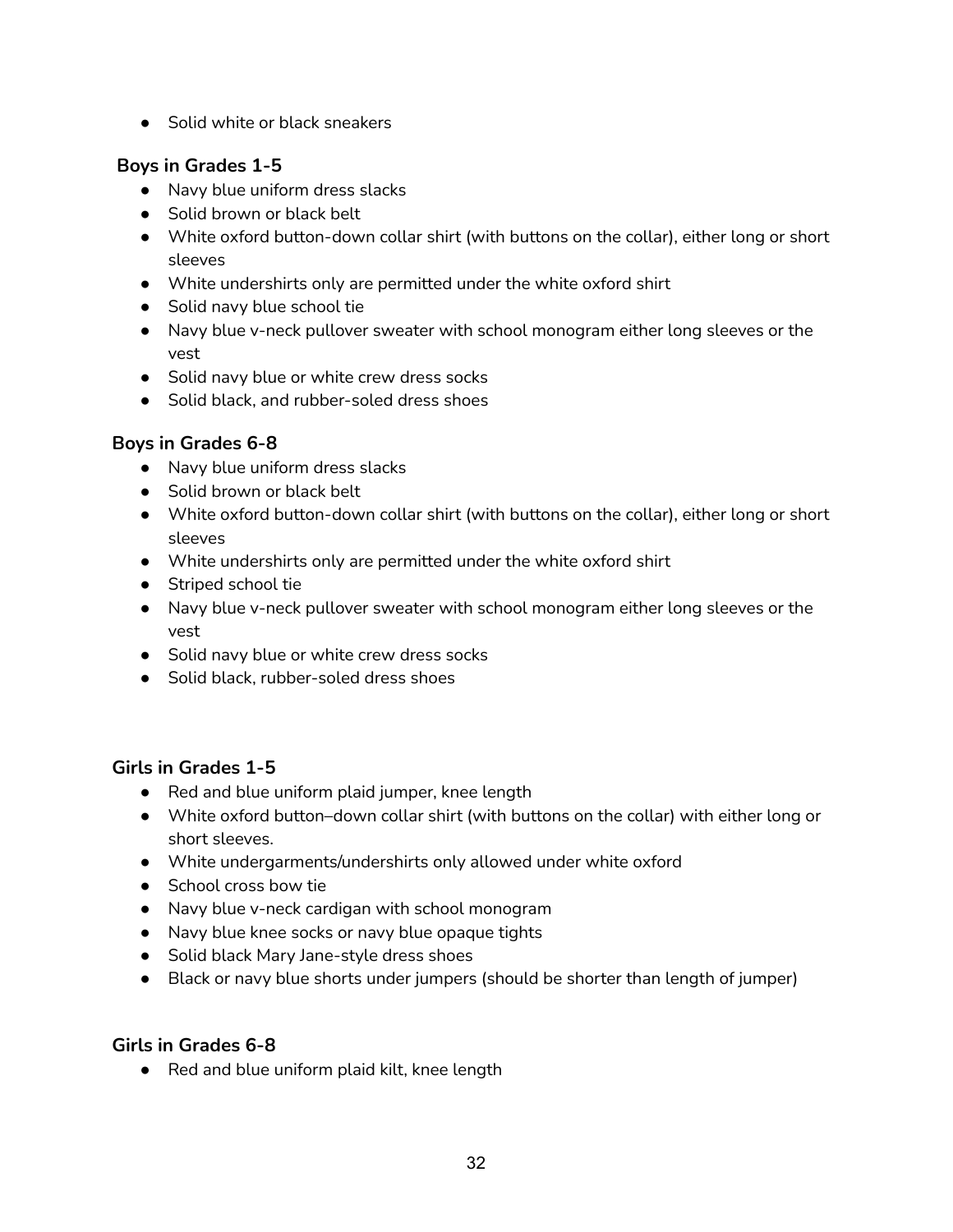- White oxford button–down collar shirt (with buttoned collar) with either long or short sleeves
- White undergarments/undershirts only allowed under white oxford
- School cross bow tie
- Navy blue v-neck pullover sweater with school monogram either long sleeves or vest
- Navy blue knee socks or navy blue opaque tights
- Solid black, rubber-soled Mary Jane-style dress shoes
- Black or navy blue shorts worn under kilt (should be shorter than length of kilt)

#### **SUMMER UNIFORM (September through October; April through June)**

#### **Pre-Kindergarten & Kindergarten Boys and Girls**

- Navy blue uniform walking shorts (optional elastic band)
- Red polo shirt with school logo
- Solid navy blue or white crew socks
- Solid white or black sneakers

#### **Grades 1-8 (optional)**

- Uniform navy blue twill, knee length, walking shorts
- Solid black or brown belt
- Red polo shirt with school logo
- Solid navy blue or white dress crew socks
- Solid black, rubber-soled dress shoes (boys)
- Solid black, rubber-soled Mary Jane-style dress shoes (girls)

## **PHYSICAL EDUCATION UNIFORM**

#### **Grades 1-8 Boys and Girls**

Students must come to school in PE uniform on scheduled PE days. The uniform consists of:

- Solid navy blue sweat pants with school logo
- Solid navy blue sweatshirt with school logo
- Solid navy blue t-shirt with school logo
- Solid navy blue or white crew socks
- Solid white or black sneakers

#### Summer Option:

- Solid navy blue fleece shorts with school logo
- Solid navy blue t-shirt with school logo
- Solid navy blue or white crew socks
- Solid white or black sneakers

#### **Dress Up/Dress Down Days**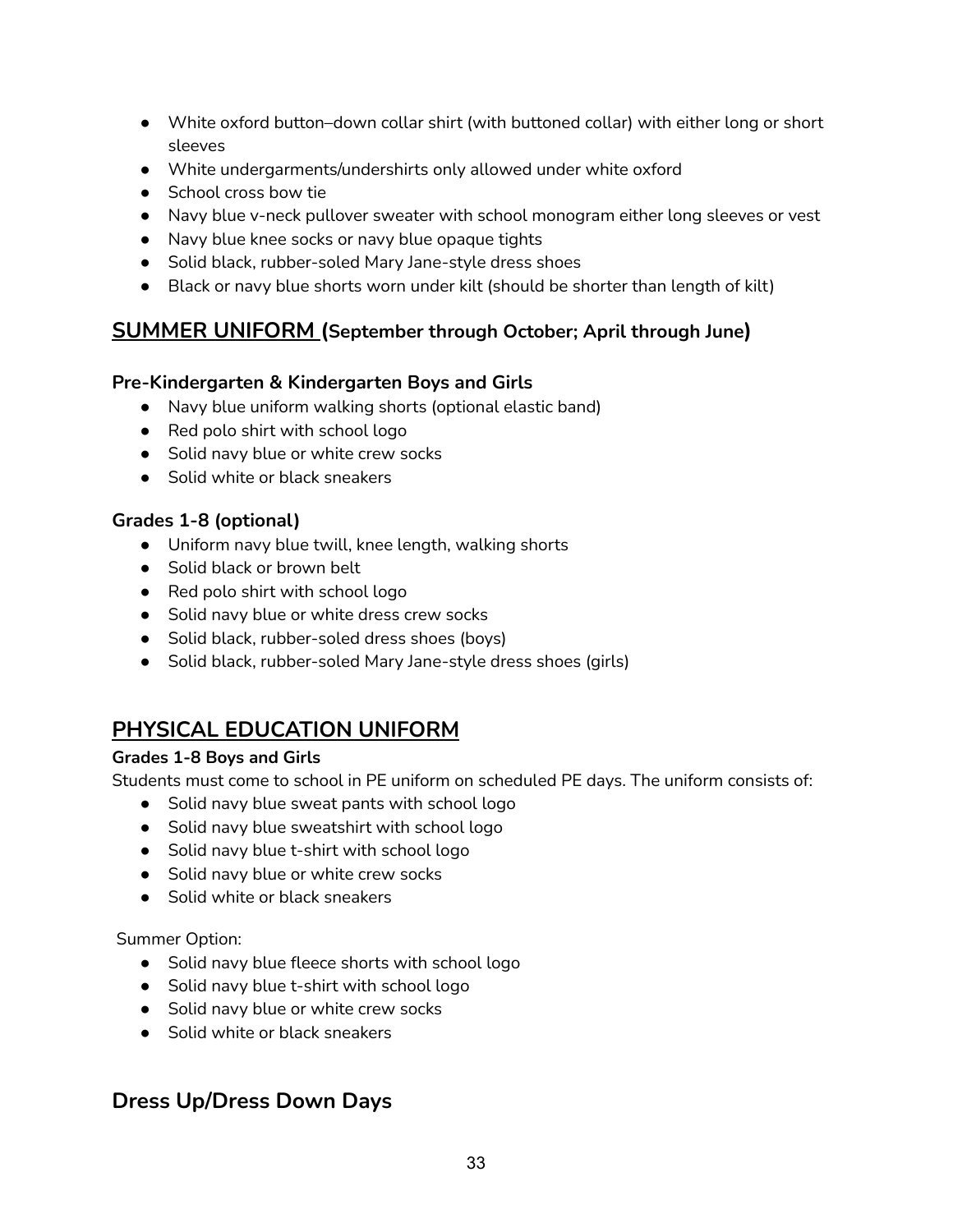#### **Dress-Down Days**

Students must dress appropriately and modestly on Mission/Dress-Down Days. Please ensure that your child dresses appropriately for school when dressing out of uniform. All students are expected to dress modestly, demonstrating through their words, deeds, and appearance a commitment to fostering our Christ-centered environment. Attire must be appropriate in size, fit, and coverage. Jeans may be worn. Shorts may be worn in accordance with the summer uniform dates and must be of appropriate length.

#### **Students may wear:**

\*jeans \*tennis shoes \*skirts (no higher than 3" above knee) \*skorts (no higher than 3" above knee) \*sweatshirts \*jeggings/yoga pants (PreK-2nd gr.) \*jogging suits \*dresses \*slacks \*golf shorts (fall/spring)

#### **Additional rules to pay attention to:**

- No inappropriate or revealing clothing allowed
- No frayed or torn jeans
- No tank tops, midriff or sleeveless shirts, or shirts with plunging necklines
- Shirttails and blouses must be long enough to be tucked into pants
- If the dress down day should fall on a scheduled P.E. day, the student must wear or bring athletic shoes.
- No sandals, flip-flops, clogs, crocs, slippers, or backless shoes
- No makeup or nail polish
- Post earrings only, no larger than a standard pencil eraser. Hoop or dangling earrings may not be worn.

#### **Dress Up Day**

Students are expected to dress in their Sunday best. Please wear a dress shirt and dress pants for boys, and a dress, skirt, or dressy pants outfit for girls. Hem length on dresses or skirts may be no higher than 3" above the knee. Follow the guidelines for shoes. Please note, tennis shoes/sneakers are not permitted. Students may bring athletic shoes if the dress up day falls on a PE day.

**PLEASE NOTE:** If the administration determines that a student's attire is inappropriate and disruptive to classroom instruction and learning, a parent or guardian will be contacted to bring in a change of clothing. The student will be asked to change his/her attire before attending class.

*If a student arrives out of uniform or missing a required piece of the uniform, this will be communicated directly to the parent that day. If two uniform infractions occur within a week, students in grades 3-8 will receive a demerit stating the specific infractions. If three uniform demerits are given in the quarter a student will receive detention.*

#### **Shoes**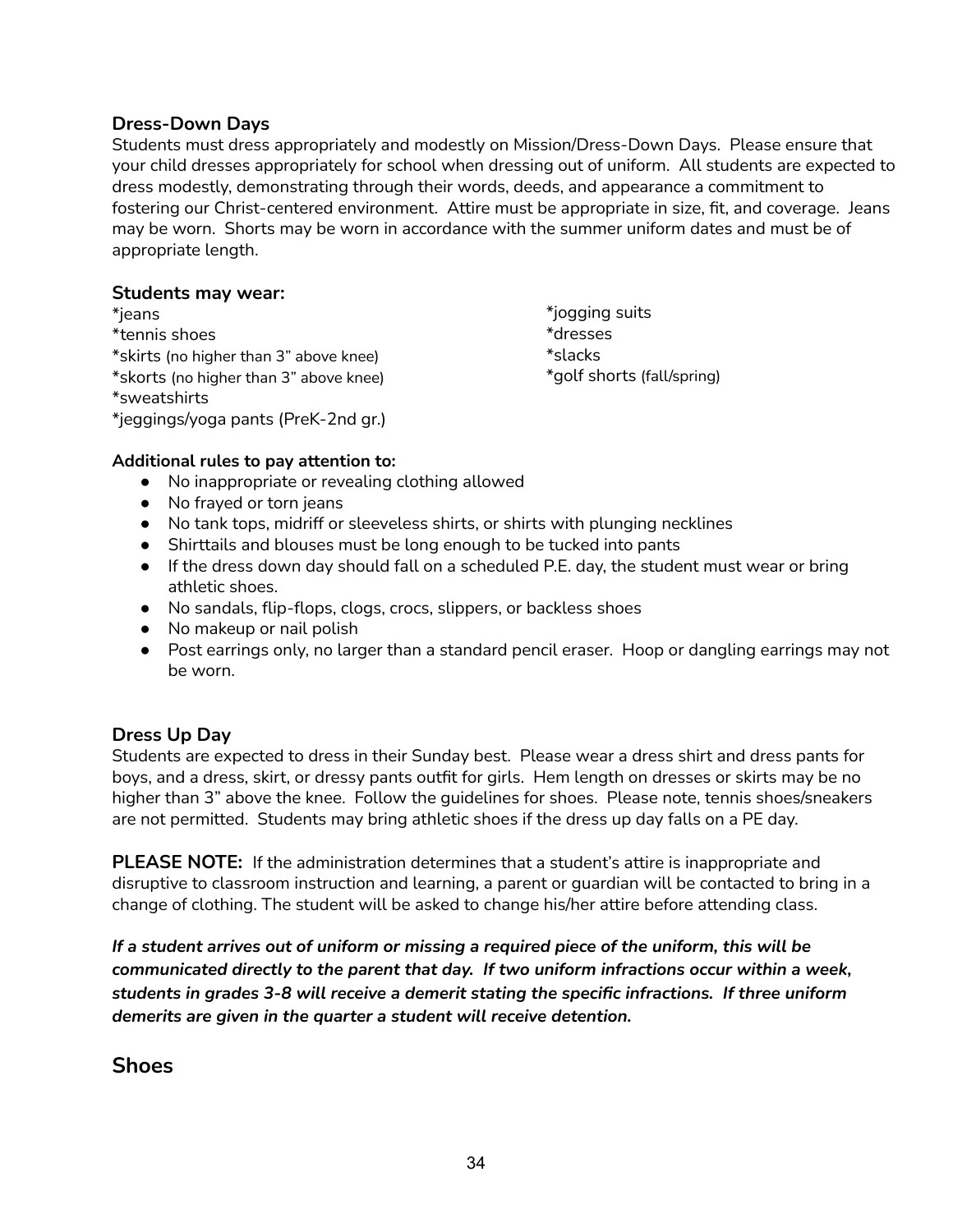- Sneakers must be all black or all white in color, with non-marking soles, and lace up, buckle, or Velcro fastenings.
- Students in grades PreKindergarten and Kindergarten must wear sneakers every day.
- Students in grades 1 through 8 wear sneakers on PE days only.
- All uniform dress shoes must be solid black; have non-marking, rubber soles, and flat heels; be properly fastened, buckled, or tied across the top of the foot.
- Girls and boys may not wear shoes that are: boots or boot style, sandals, crocs, open toe/back, flip flops; or have heels that have lights, wheels, or sparkles; or are stacked, platform, or high.

#### **Hair and Accessories**

- Both boys and girls are required to have neat hairstyles and may not have hair that hangs in or obscures the face.
- Boys' hair must not touch the collar and may not be below the ears. Bangs may not hang below the eyebrows. Mohawks or tails, designs, or shaved areas cut into the hair are not permitted. The administration reserves the right to set standards for sensible hairstyles.
- Change to natural hair color (including highlights, extensions with color, and so on) is not permitted.
- Girls may wear hair accessories; however, the accessories must match uniform colors. Uniform headbands are available through Flynn & O'Hara.
- A head covering is not part of the school uniform; however, it may be worn for religious reasons only (such as hijab, yarmulke).

#### **Jewelry and Other Accessories**

- Girls may wear one pair of small post earrings in earlobes only. Boys are not permitted to wear earrings.
- Boys and girls may wear one religious necklace.
- Boys and girls may wear a conservative wristwatch or one cause or religious bracelet and/or one ring.
- Hoop/dangling earrings, multiple necklaces, multiple bracelets, and/or oversized jewelry are not permitted.
- Make-up, nail polish, fake nails, perfume/cologne, and tattoos (washable or other) are not permitted.

Please note: All dress guidelines apply for Graduation Day.

#### **\*\*The administration reserves the right to prohibit any fashion article that may detract from the learning environment.**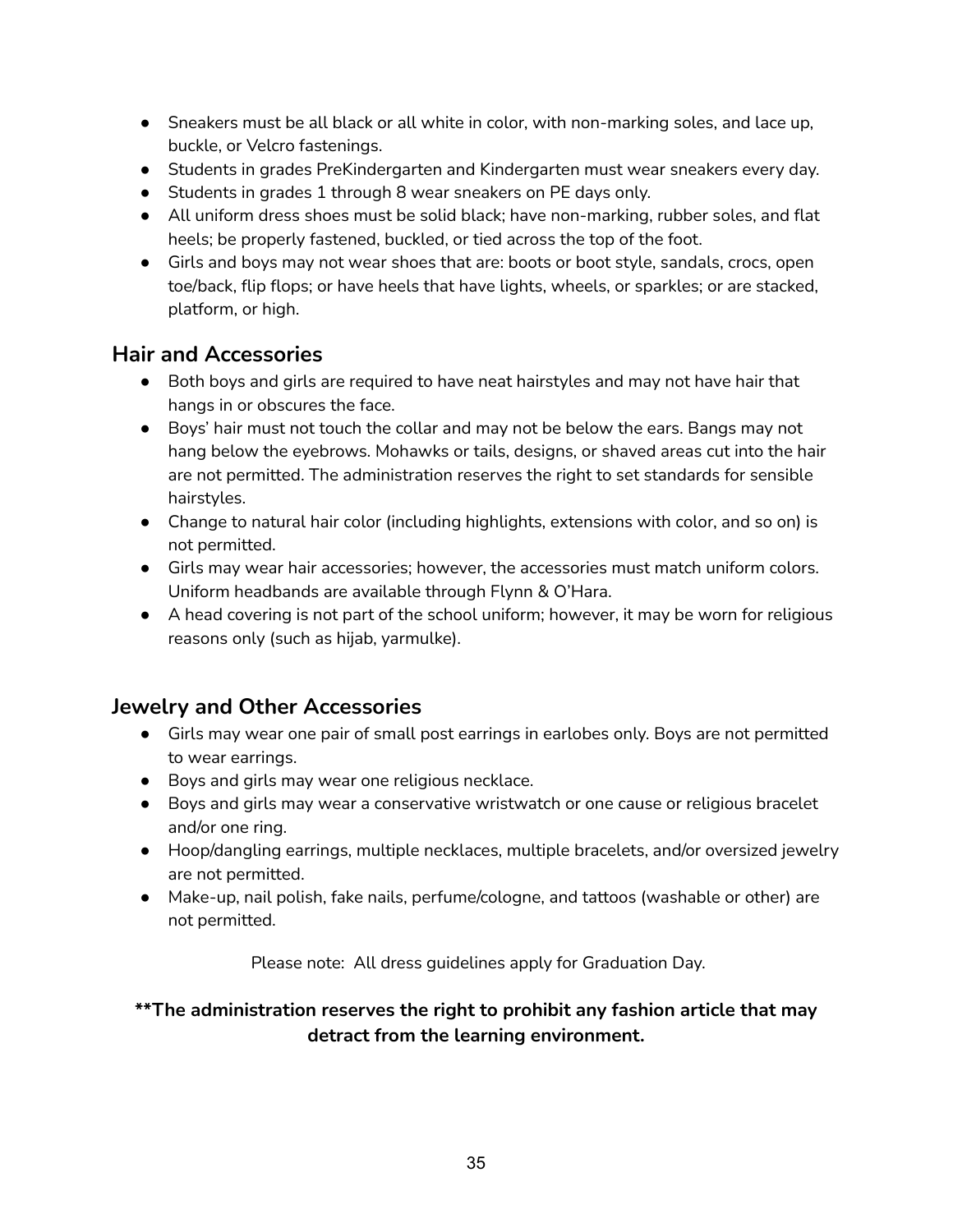# <span id="page-35-0"></span>TECHNOLOGY AND INTERNET USAGE

#### **When using any technology equipment, all students:**

- Shall use all Technology Equipment, including, but not limited to computers, networking systems, internet, mobile devices, tablets, hosted or cloud-based environments, communication devices, cell phones, email, social networking sites, calculators, DVD players, and cameras ("Technology Equipment") with care and respect, whether at school, at home, or elsewhere.
- Shall not type, send or otherwise use any inappropriate or offensive words, or display, send, or otherwise use inappropriate or offensive images, sounds or messages from or on Technology Equipment. This includes, but is not limited to, creating, publishing, displaying or in any way disseminating any information or files that are abusive, obscene, sexually oriented, threatening, harassing or damaging to another's reputation.
- Shall not violate any local, state or federal laws.
- Shall not engage in cyberbullying behavior.
- Shall not use the device to capture photos, video, audio or other media involving other students, faculty or staff without explicit permission from the subjects of the media.
- Shall never use the technology in bathrooms.
- Shall not impersonate others or hack or otherwise seek unauthorized access to any restricted information or account.
- Shall immediately report to a teacher or supervising staff member any inappropriate material or misuse of Technology Equipment of which the student becomes aware.
- Shall not engage in any behavior otherwise prohibited by school disciplinary standards.

#### **Schools may supply students with Technology Equipment owned or leased by the school for instructional use. When using Technology Equipment supplied by the School all students:**

- Shall not reconfigure any school hardware, software, or network settings.
- When on school grounds, shall access only school-supplied wifi or other networks provided by the school. Under no circumstances may students use Technology Equipment to access the Internet through 3G or 4G connections or any other means not specifically provided by the school.
- Shall not attempt to bypass or otherwise evade any content filters or security measures in place on the Technology Equipment.
- Shall not intentionally receive or send any viruses, worms, Trojan Horses, or any other kind of malware.
- Shall not install, download, upload, or otherwise transfer any software, files, or other data onto Technology Equipment supplied by the school.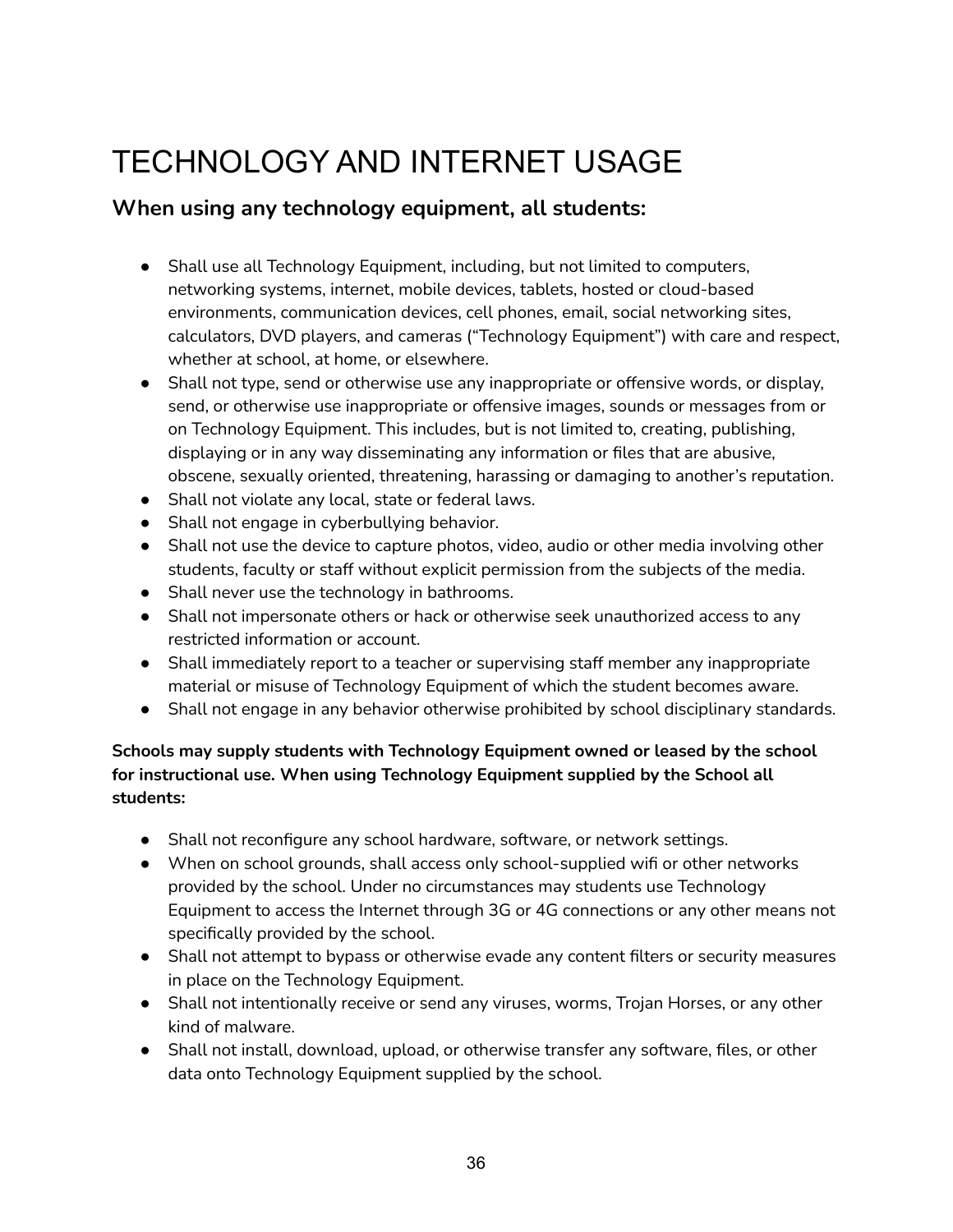- Shall not use any school Technology Equipment to create, store, transfer or use software or electronic content in a manner which violates the rights of the holder of copyright in the software or the content; and shall not plagiarize works found on the Internet or elsewhere.
- Shall only use the Internet for school-related projects and shall visit only the sites assigned by the teacher.
- Shall not take photographs or record audio or video unless directed by the teacher for instructional purposes.
- Shall be solely responsible for the physical security and care of their Technology Equipment. The school does not assume responsibility for damages, lost or stolen devices.
- Shall ensure that their Technology Equipment is fully charged at the beginning of the school day.
- Shall promptly comply with a teacher's request to shut down, close, put away, or hand over any Technology Equipment.
- Shall not play any games on Technology Equipment except as directed by the student's teacher for instructional use.
- Shall not give out, post, or otherwise distribute personal information such as last names, social security numbers, birthdays, credit card or bank account information, photographs, home addresses, telephone numbers, parents' work addresses or telephone numbers or the name and location of the school.

#### **All students understand and acknowledge:**

- *● Students are not permitted to bring electronic devices to school.*
- Student use of cell phones, tablets, laptops, and any other portable electronic devices during school hours is strictly prohibited, except as directed by the student's teacher for instructional use.
- If a student has possession of an electronic device during school hours or at a school event, the device will be confiscated and a parent will be required to pick it up from the Principal.
- Use of equipment is a privilege, not a right. As such, any violation of this policy may result in permanent revocation of their technology privileges and other disciplinary action may be taken at the sole discretion of the Administration.
- Use of all Technology Equipment may be monitored. There is no expectation of privacy for any information stored on any Technology Equipment used on school grounds, including any information or files stored in students' personal accounts (such as social media or file sharing accounts) that are accessible via such Technology Equipment.
- The school reserves the right to access a student's computer files or any other Technology Equipment when required for the maintenance of the school's Technology Equipment, in emergencies, in the course of investigation of possible wrongdoing or a disciplinary infraction, or at the discretion of the Principal. If a student refuses to grant the school full access to his or her Technology Equipment for such a purpose – for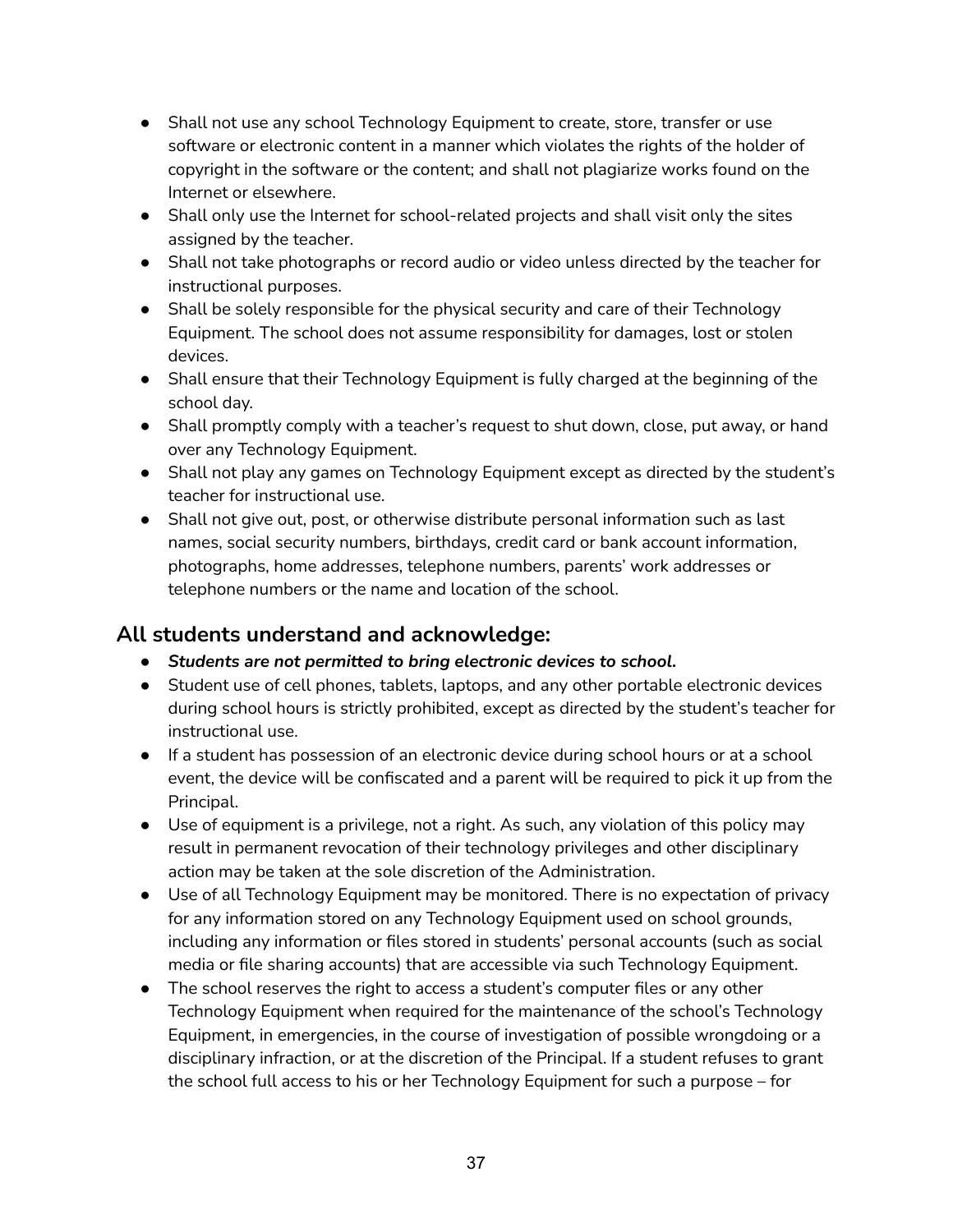instance, by withholding a password – the school may treat that refusal as an admission of wrongdoing.

## **Parent/Guardian acknowledgement:**

- Parents/guardians shall be responsible for reading and reviewing the terms listed above with their child(ren).
- Parents/guardians shall be responsible for any damages, claims and expenses resulting from their child's use of the school's Technology Equipment.
- Parents/guardians shall be responsible for damages, claims (including theft) and expenses of all personally owned Technology Equipment if brought to school.
- Parent/guardian acknowledges that any failure to honor the terms of this agreement may result in disciplinary action determined at the discretion of the Administration, any or all of the student's technology privileges being revoked, and/or the reporting of such infractions to appropriate authorities.
- Parent/guardian acknowledges that violation of any provision of this policy may result in confiscation of the equipment until retrieved by such parent/guardian.
- Parent/Guardian acknowledges that they have read and reviewed the terms of acceptable technology use with the student listed below, and both parent and student understand and agree to abide by those terms.

# <span id="page-37-0"></span>COVID-19 ADDENDUM

It is imperative that we work together to keep our community and our loved ones safe as we return to school. The following health and safety measures have been put in place to help meet the standards and guidelines established by the Center for Disease Control and Prevention and healthcare professionals. *The protocols in this addendum will be strictly enforced and noncompliance may result in termination.*

## **Illness and Symptom Screening**

In light of the COVID-19 pandemic, every family must take responsibility for keeping their child at home if there is any reason to suspect an illness. If your child has any of the following symptoms, please do not come to the school. Keep your child(ren) at home where they can better rest until the symptoms abate. Students who feel well enough may attend via distance learning during this time.

- Temperature 100.4 degrees Fahrenheit or higher
- Sore throat
- *New* uncontrolled cough that causes difficulty breathing (for students with chronic allergic/asthmatic cough, a change in their cough from baseline)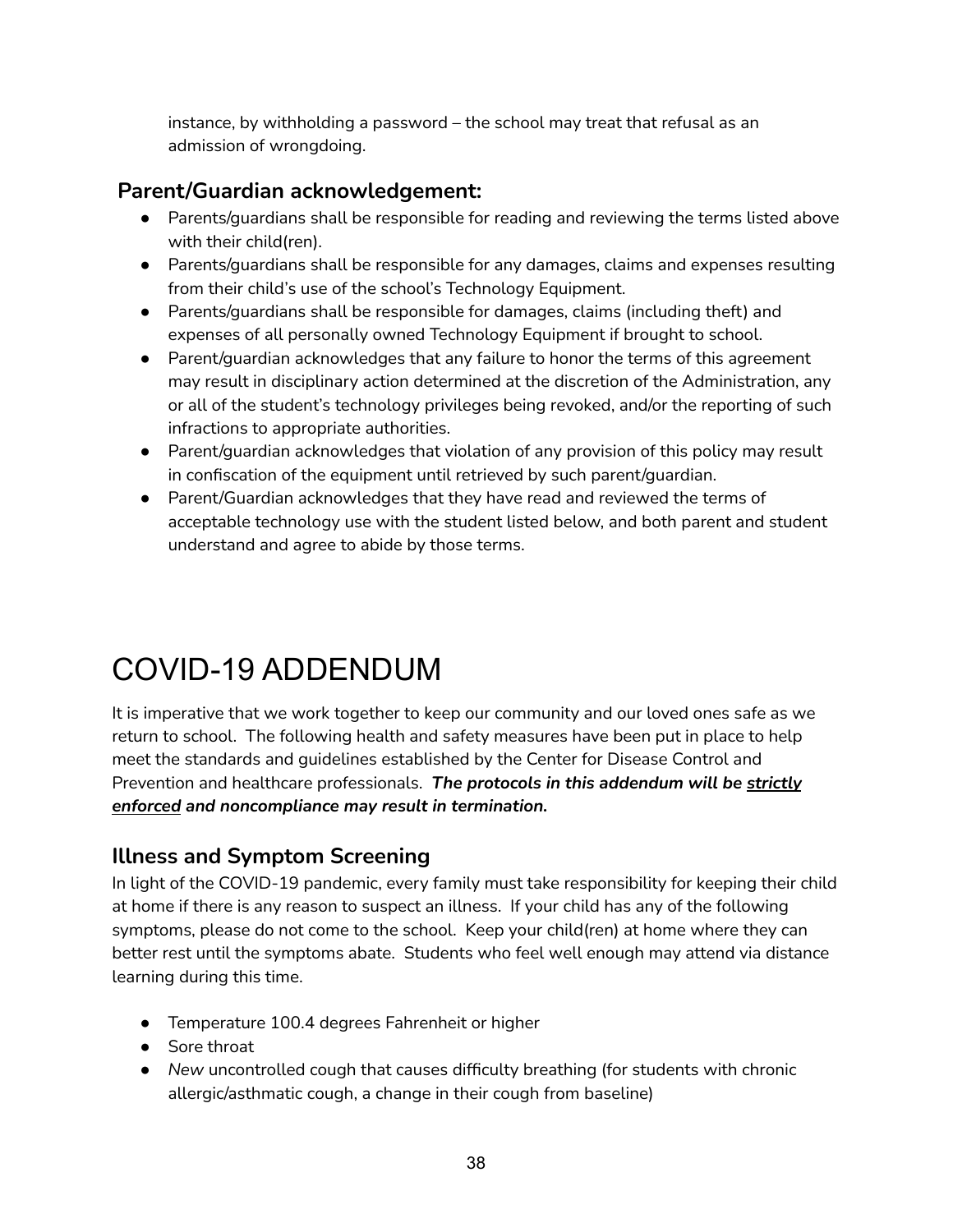- Diarrhea, vomiting, or abdominal pain
- New onset of severe headache, especially with a fever

If your child has a chronic condition that causes any of the symptoms on the list (such as an allergy/asthmatic cough), please inform the school so that our staff knows this is normal for your child.

Should a child become ill or exhibit any of the above symptoms while in the school building, they will be sent to the Health Room and parents will be called to come and pick up their child immediately. In an effort to keep the community safe, it is strongly recommended that parents seek attention from their healthcare provider and keep the school informed of the child's health.

Each family must sign a contract agreeing to these terms in order to attend St. Philip.

#### **Health Room**

Students who develop symptoms while in the building will be sent to the Health Room for isolation as arrangements are made for them to leave the premises. It is strongly recommended that parents seek attention from their healthcare provider for more thorough screening and possible COVID-19 testing. Please note, you may be asked to pick up your child through an alternate exit in order to prevent the spread of illness.

## **Returning to School**

Students may return to school when:

- Fever free for 72 hours without the use of medication
- Improvement is shown in respiratory symptoms (cough, shortness of breath, etc.)
- 10 days past first appearance of symptoms
- Cleared by a healthcare professional (signed doctor's note required for positive cases of COVID-19)

#### **Masks**

Masks provide essential protection for your own child and our whole community. Everyone who enters the school building must wear a mask. Masks are required for everyone over the age of 4 years and strongly encouraged for those who are younger. Students will be given the opportunity to remove their masks at snack/lunch times and possibly additional times throughout the day provided social distancing measures can be maintained.

Note: Aside from mealtimes, students may be required to keep masks on for the duration of the school day should conditions warrant it.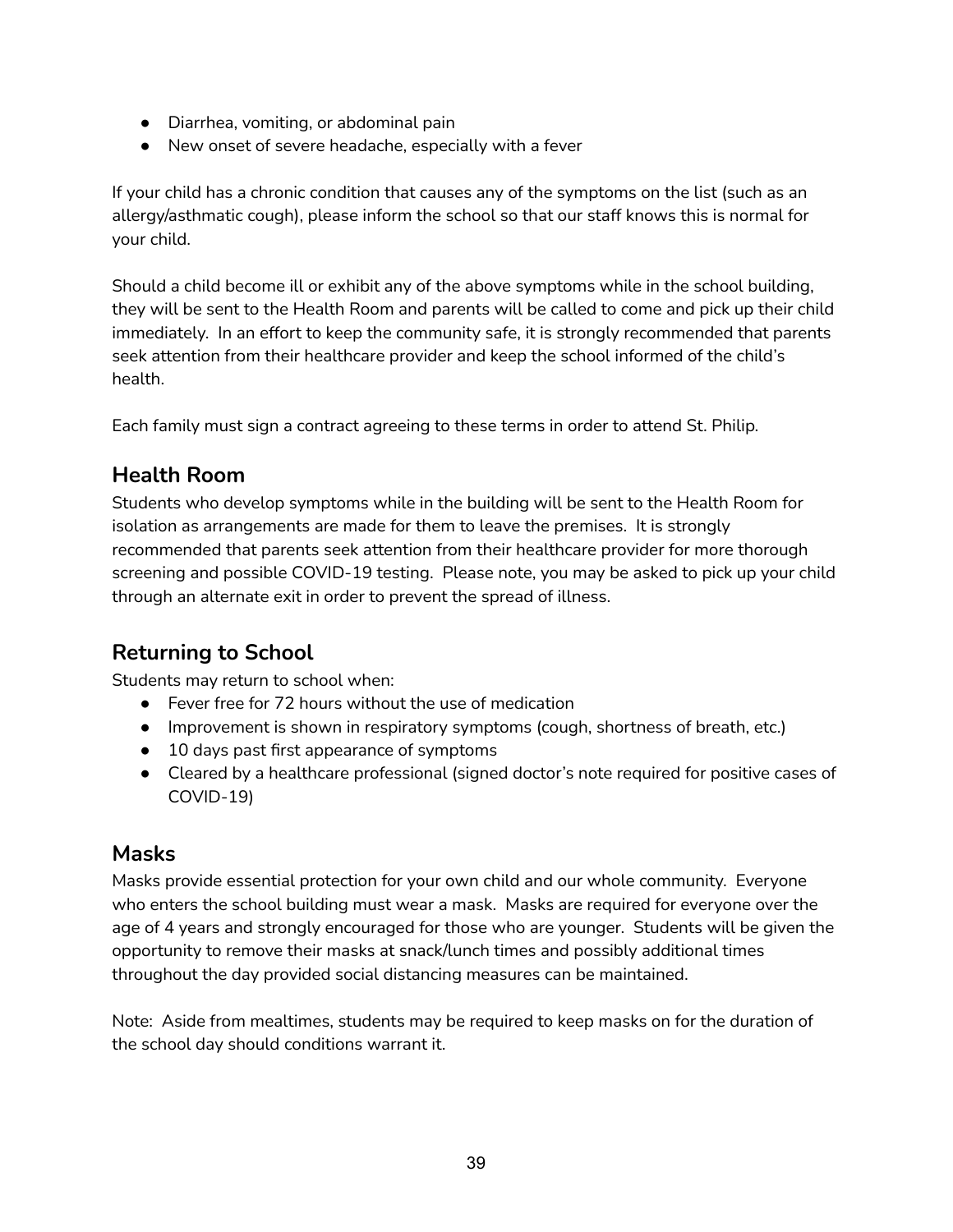- Masks may be disposable or reusable cloth. Reusable cloth masks must be at least two-ply cotton and secured behind the ears. Gaiter masks (worn around the neck) are not permitted. All reusable masks should be washed daily.
- Masks should be labeled with your child's name, and possibly front/back, top/bottom for the younger learners. This may help them when reapplying their masks after meals. Please remind them to use the ear loops when taking off and reapplying masks to avoid contamination. This will be reinforced in the classroom.
- Masks should be properly fitted and completely cover the mouth and nose.
- Reusable cloth masks should be red, white, navy blue, or black to align with the uniform as closely as possible. Designs should be minimal and should not have inappropriate images/words.
- 2 additional masks should be readily available in a sealed ziploc bag in the student's backpack/supply box in case replacement is necessary (i.e. if the mask becomes wet or soiled).

#### **Hand Washing**

Students will be given additional opportunities to wash their hands throughout the day. Staff will remind them of proper handwashing techniques, and parents are encouraged to reinforce this healthy habit at home. Sanitizer is available in each classroom, however, soap and running water is best.

#### **Best times for washing hands:**

- Before and after eating
- After recess
- After using the restroom
- After sneezing/coughing/blowing your nose
- Before and after touching your face
- Before and after applying/removing your mask

#### **Best times for using hand sanitizer:**

- Upon entering/exiting the classroom
- Before/after touching door handles
- After sneezing/coughing/blowing your nose (when soap/water is unavailable)
- Before and after touching your face (when soap/water is unavailable)
- Before and after removing/reapplying your mask (when soap/water is unavailable)

As per usual operating procedure, students will not be permitted to carry personal hand sanitizer.

#### **Water Bottles**

In order to limit the spread of Covid-19, students will not be permitted to drink directly from the water fountains in the building. Water fountains will be available for refilling *reusable*